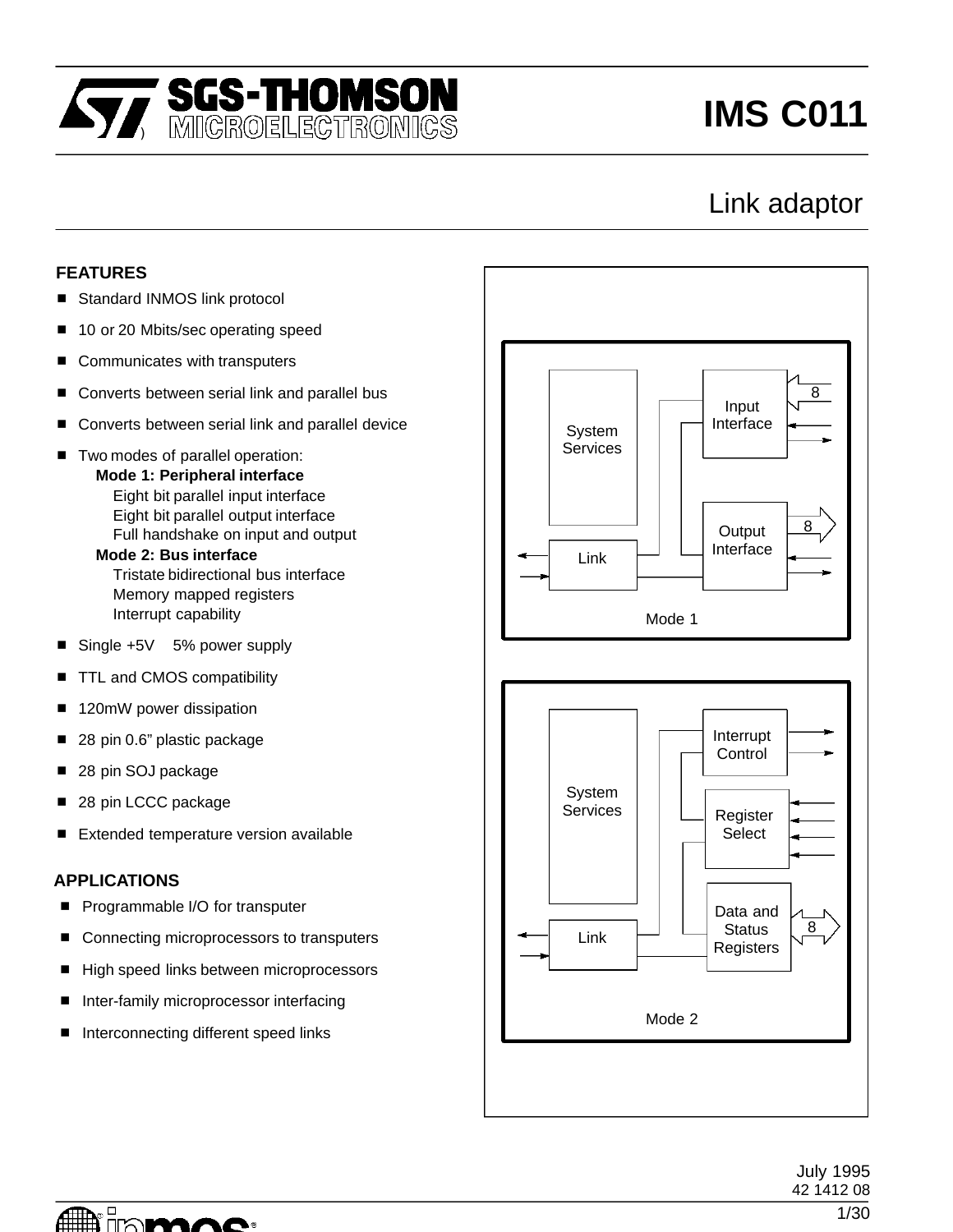## Contents

| 1                       | 3   |  |                         |  |  |  |  |
|-------------------------|-----|--|-------------------------|--|--|--|--|
| $\mathbf{2}$            |     |  | $\overline{\mathbf{4}}$ |  |  |  |  |
| $3\phantom{a}$          |     |  |                         |  |  |  |  |
|                         | 3.1 |  | 5                       |  |  |  |  |
|                         | 3.2 |  | 5                       |  |  |  |  |
|                         | 3.3 |  | 5                       |  |  |  |  |
|                         | 3.4 |  | 6                       |  |  |  |  |
|                         | 3.5 |  | $\overline{7}$          |  |  |  |  |
| $\overline{\mathbf{4}}$ |     |  | 9                       |  |  |  |  |
| 5                       |     |  | 12                      |  |  |  |  |
|                         | 5.1 |  | 12                      |  |  |  |  |
|                         | 5.2 |  | 13                      |  |  |  |  |
| 6                       |     |  | 14                      |  |  |  |  |
|                         | 6.1 |  | 14                      |  |  |  |  |
|                         | 6.2 |  | 14                      |  |  |  |  |
|                         | 6.3 |  | 14                      |  |  |  |  |
|                         | 6.4 |  | 14                      |  |  |  |  |
|                         | 6.5 |  | 17                      |  |  |  |  |
|                         | 6.6 |  | 18                      |  |  |  |  |
|                         | 6.7 |  | 18                      |  |  |  |  |
|                         | 6.8 |  | 18                      |  |  |  |  |
| 7                       |     |  | 19                      |  |  |  |  |
|                         | 7.1 |  | 19                      |  |  |  |  |
|                         | 7.2 |  | 20                      |  |  |  |  |
|                         | 7.3 |  | 21                      |  |  |  |  |
|                         | 7.4 |  | 23                      |  |  |  |  |
| 8                       |     |  | 24                      |  |  |  |  |
|                         | 8.1 |  | 24                      |  |  |  |  |
|                         | 8.2 |  | 25                      |  |  |  |  |
|                         | 8.3 |  | 26                      |  |  |  |  |
|                         | 8.4 |  | 27                      |  |  |  |  |
|                         | 8.5 |  | 28                      |  |  |  |  |
| 9                       |     |  | 29                      |  |  |  |  |

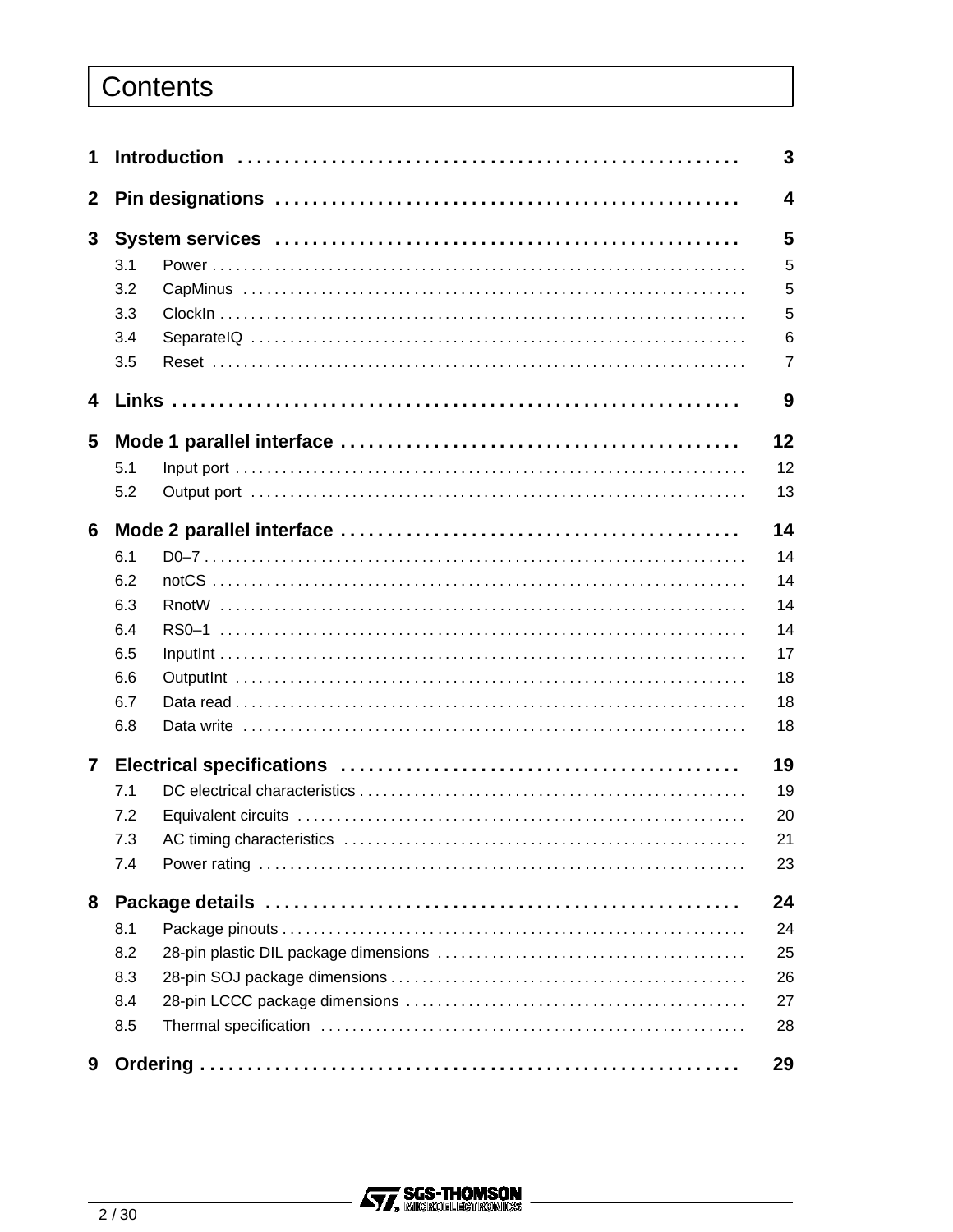## **1 Introduction**

The INMOS communication link is a high speed system interconnect which provides full duplex communication between members of the transputer family, according to the INMOS serial link protocol. The IMS C011, a member of this family, provides for full duplex transputer link communication with standard microprocessor and sub-system architectures, by converting bi-directional serial link data into parallel data streams.

All transputer products which use communication links, regardless of device type, support a standard communications frequency of 10 Mbits/sec; most products also support 20 Mbits/sec. Products of different type or performance can, therefore, be interconnected directly andfuture systems willbe able to communicate directly with those of today. The IMS C011 link will run at either the standard speed of 10 Mbits/sec or at the higher speed of 20 Mbits/sec. Data reception is asynchronous, allowing communication to be independent of clock phase.

The link adaptor can be operated in one of two modes. In Mode 1 the IMS C011 converts between a link and two independent fully handshaken byte-wide interfaces, one input and one output. It can be used by a peripheral device to communicate with a transputer, a peripheral processor or another link adaptor, or it can provide programmable input and output pins for a transputer. Two IMS C011 devices in this mode can be connected back to back via the parallel ports and used as a frequency changer between different speed links.

In Mode 2 the IMS C011 provides an interface between an INMOS serial link and a microprocessor system bus. Status and data registers for both input and output ports can be accessed across the byte-wide bi-directional interface. Two interrupt outputs are provided, one to indicate input data available and one for output buffer empty.



Figure 1.1 IMS C011 Mode 1 block diagram



Figure 1.2 IMS C011 Mode 2 block diagram

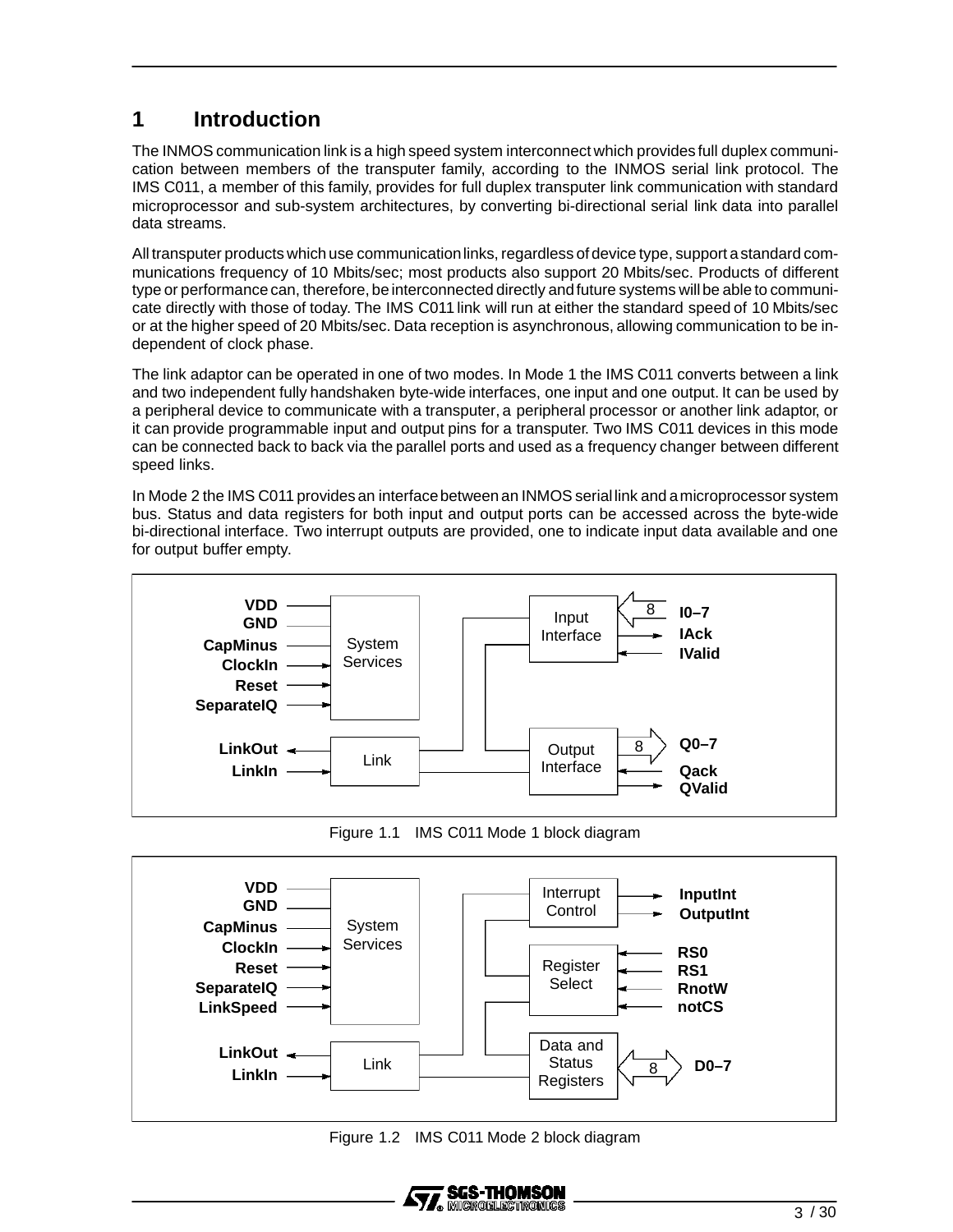## **2 Pin designations**

Signal names are prefixed by **not** if they are active low, otherwise they are active high. Pinout details for various packages are given on page 24.

| <b>Pin</b>        | In/Out | <b>Function</b>                                    |
|-------------------|--------|----------------------------------------------------|
| VDD, GND          |        | Power supply and return                            |
| <b>CapMinus</b>   |        | External capacitor for internal clock power supply |
| <b>Clockin</b>    | in     | Input clock                                        |
| <b>Reset</b>      | in     | System reset                                       |
| <b>SeparatelQ</b> | in     | Select mode and Mode 1 link speed                  |
| Linkin            | in     | Serial data input channel                          |
| <b>LinkOut</b>    | out    | Serial data output channel                         |

Table 2.1 Services and link

| Pin           | In/Out | <b>Function</b>                                     |
|---------------|--------|-----------------------------------------------------|
| $10-7$        | in.    | Parallel input bus                                  |
| <b>IValid</b> | in     | Data on <b>I0-7</b> is valid                        |
| <b>IAck</b>   | out    | Acknowledge <b>I0-7</b> data received by other link |
| $Q0-7$        | out    | Parallel output bus                                 |
| QValid        | out    | Data on Q0-7 is valid                               |
| QAck          | in     | Acknowledge from device: data Q0-7 was read         |

Table 2.2 Mode 1 parallel interface

| <b>Pin</b>       | In/Out | <b>Function</b>                         |
|------------------|--------|-----------------------------------------|
| <b>D0-7</b>      | in/out | Bi-directional data bus                 |
| notCS            | in     | Chip select                             |
| <b>RS0-1</b>     | in     | Register select                         |
| <b>RnotW</b>     | in     | Read/write control signal               |
| InputInt         | out    | Interrupt on link receive buffer full   |
| <b>OutputInt</b> | out    | Interrupt on link transmit buffer empty |
| <b>LinkSpeed</b> | in     | Select link speed as 10 or 20 Mbits/sec |
| <b>HoldToGND</b> |        | Must be connected to <b>GND</b>         |
| <b>DoNotWire</b> |        | Must not be wired                       |

Table 2.3 Mode 2 parallel interface

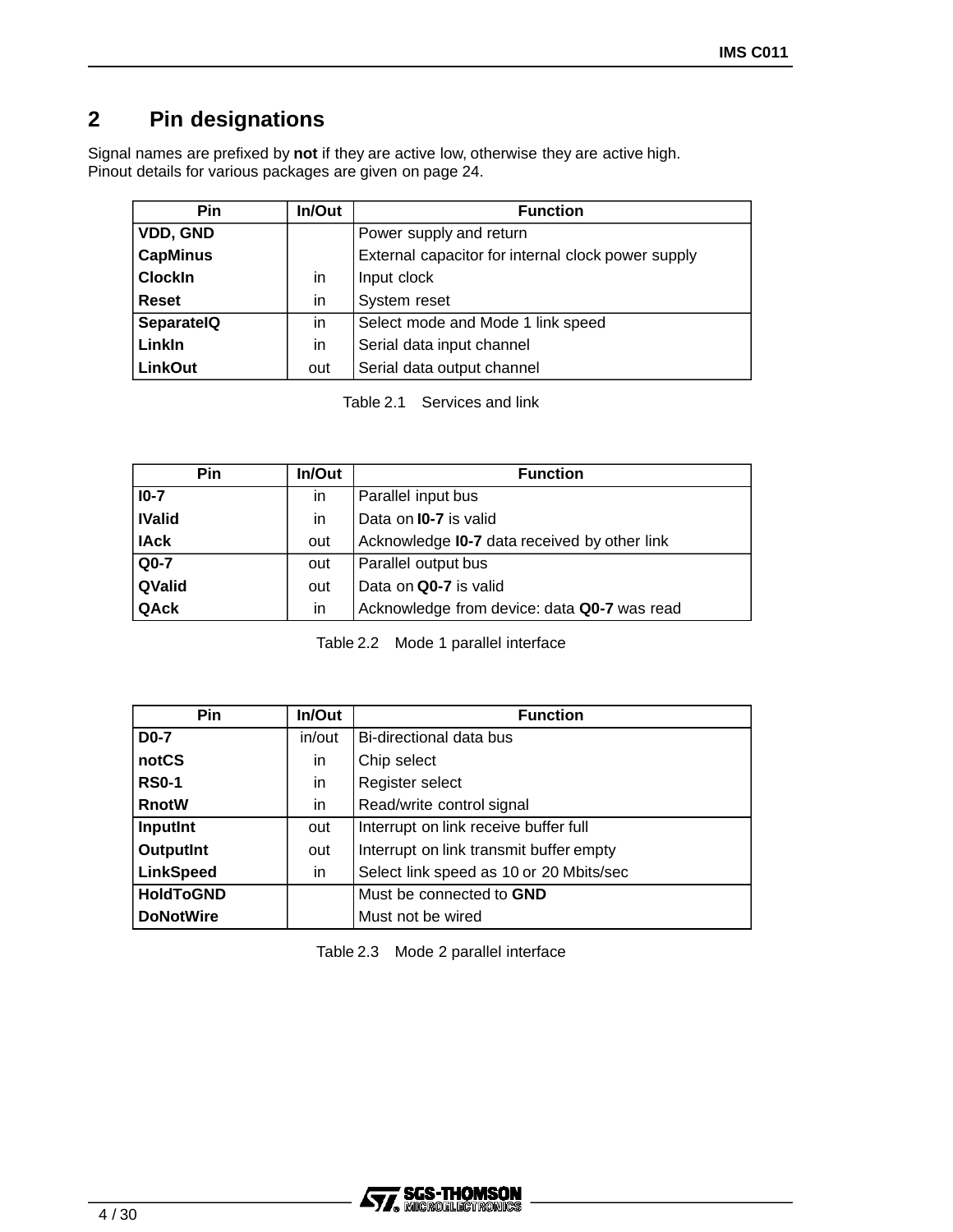## **3 System services**

System services include all the necessary logic to start up and maintain the IMS C011.

#### **3.1 Power**

Power is supplied to the device via the **VDD** and **GND** pins. The supply must be decoupled close to the chip by at least one 100 nF low inductance (e.g. ceramic) capacitor between **VDD** and **GND**. Four layer boards are recommended; if two layer boards are used, extra care should be taken in decoupling.

AC noise between **VDD** and **GND** must be kept below 200 mV peak to peak at all frequencies above 100 KHz. AC noise between **VDD** and the ground reference of load capacitances must be kept below 200 mV peak to peak at all frequencies above 30 MHz. Input voltages must not exceed specification with respect to **VDD** and **GND**, even during power-up and power-down ramping, otherwise latchup can occur. CMOS devices can be permanently damaged by excessive periods of latchup.

## **3.2 CapMinus**

The internally derived power supply for internal clocks requires an external low leakage, low inductance 1F capacitor to be connected between **VDD** and **CapMinus**. A ceramic capacitor is preferred, with an impedance less than 3 Ohms between 100 KHz and 10 MHz. If a polarised capacitor is used the negative terminal should be connected to **CapMinus**. Total PCB track length should be less than 50 mm. The positive connection ofthe capacitor mustbe connected directly to**VDD**. Connections must not otherwise touch power supplies or other noise sources.



Figure 3.1 Recommended PLL decoupling

#### **3.3 ClockIn**

Transputerfamily components use a standard clock frequency, supplied by the user on the **ClockIn** input. The nominal frequency of this clock for all transputer family components is 5 MHz, regardless of device type, transputer word length or processor cycle time. High frequency internal clocks are derived from **ClockIn**, simplifying system design and avoiding problems of distributing high speed clocks externally.

A number of transputer family devices may be connected to a common clock, or may have individual clocks providing each one meets the specified stability criteria. In a multi-clock system the relative phasing of **ClockIn** clocks is not important, due to the asynchronous nature of the links.Mark/space ratio is unimportant provided the specified limits of **ClockIn** pulse widths are met.

Oscillator stability is important. **ClockIn** must be derived from a crystal oscillator; RC oscillators are not sufficiently stable. **ClockIn** must not be distributed through a long chain of buffers. Clock edges must be monotonic and remain within the specified voltage and time limits.

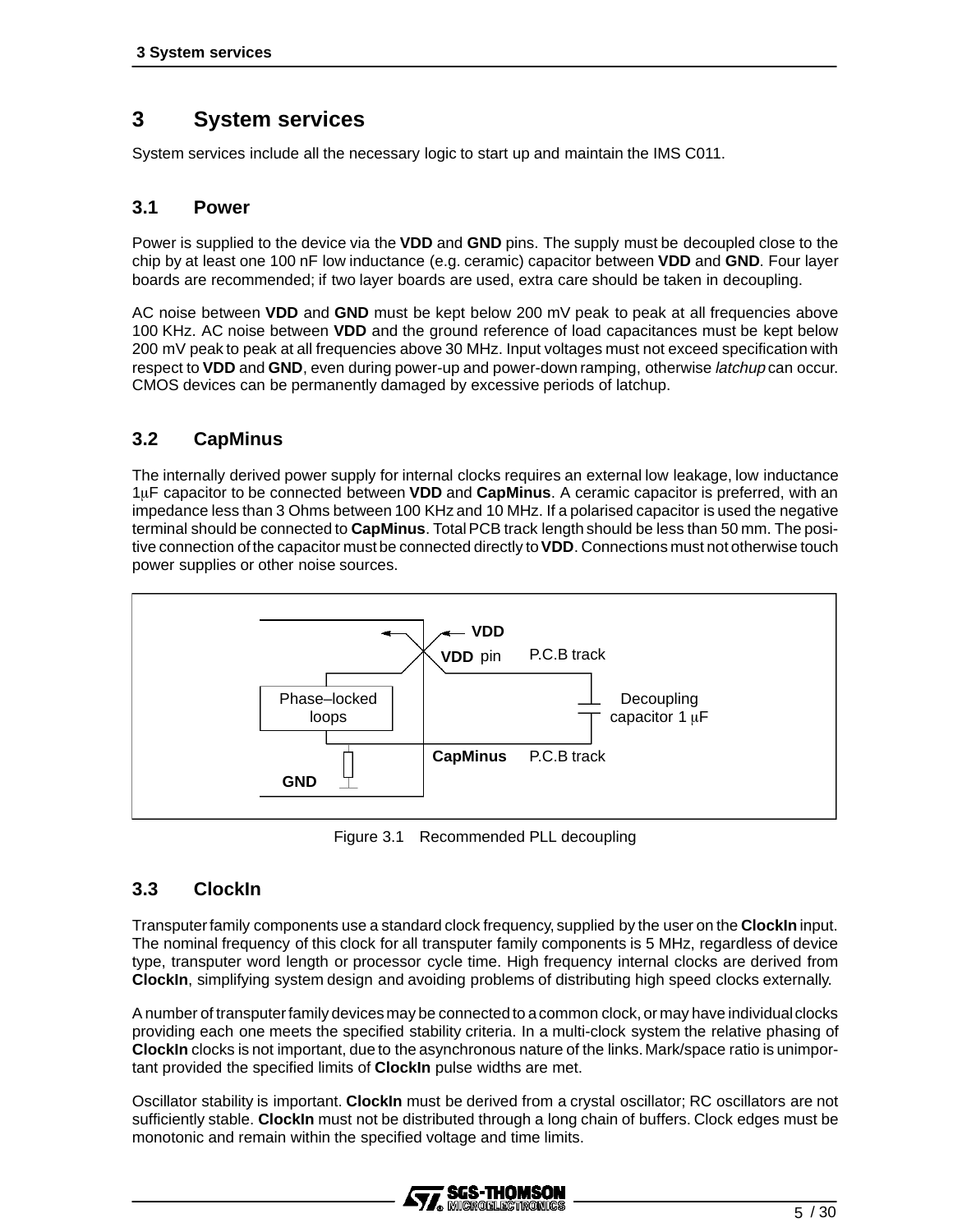| Symbol          | <b>Parameter</b>                                  | Min | <b>Nom</b> | <b>Max</b> | <b>Units</b> | <b>Notes</b> |
|-----------------|---------------------------------------------------|-----|------------|------------|--------------|--------------|
| <b>TDCLDCH</b>  | <b>ClockIn</b> pulse width low                    | 40  |            |            | ns           |              |
| <b>TDCHDCL</b>  | <b>ClockIn</b> pulse width high                   |     |            |            | ns           |              |
| <b>TDCLDCL</b>  | <b>ClockIn</b> period                             |     | 200        |            | ns           | 1,2,4        |
| <b>TDCerror</b> | <b>ClockIn timing error</b>                       |     |            | 0.5        | ns           | 1,3          |
| TDC1DC2         | Difference in <b>ClockIn</b> for 2 linked devices |     |            | 400        | ppm          | 1,4          |
| <b>TDCr</b>     | <b>ClockIn</b> rise time                          |     |            | 10         | ns           | 1,5          |
| <b>TDCf</b>     | <b>ClockIn</b> fall time                          |     |            | 8          | ns           | 1,5          |

#### **Notes**

- 1 Guaranteed, but not tested.
- 2 Measured between corresponding points on consecutive falling edges.
- 3 Variation of individual falling edges from their nominal times.
- 4 This value allows the use of 200ppm crystal oscillators for two devices connected together by a link.
- 5 Clock transitions must be monotonic within the range **VIH** to **VIL** (table 7.3).

Table 3.1 Input clock



Figure 3.2 ClockIn timing

#### **3.4 SeparateIQ**

The IMS C011 link adaptor has two different modes of operation. Mode 1 is basically a link to peripheral adaptor, whilst Mode 2 interfaces between a link and a microprocessor bus system.

Mode 1 can be selected for one of two link speeds by connecting **SeparateIQ** to **VDD** (10 Mbits/sec) or to **ClockIn** (20 Mbits/sec).

Mode 2 is selected by connecting **SeparateIQ** to **GND**; in this mode 10 Mbits/sec or 20 Mbits/sec is selected by **LinkSpeed**. Link speeds are specified for a **ClockIn** frequency of 5 MHz.

In order to select the link speed,**SeparateIQ** may be changed dynamically providing the link is in a quiescent state and no inputor outputis required. **Reset** must be applied subsequent to the selection to initialise

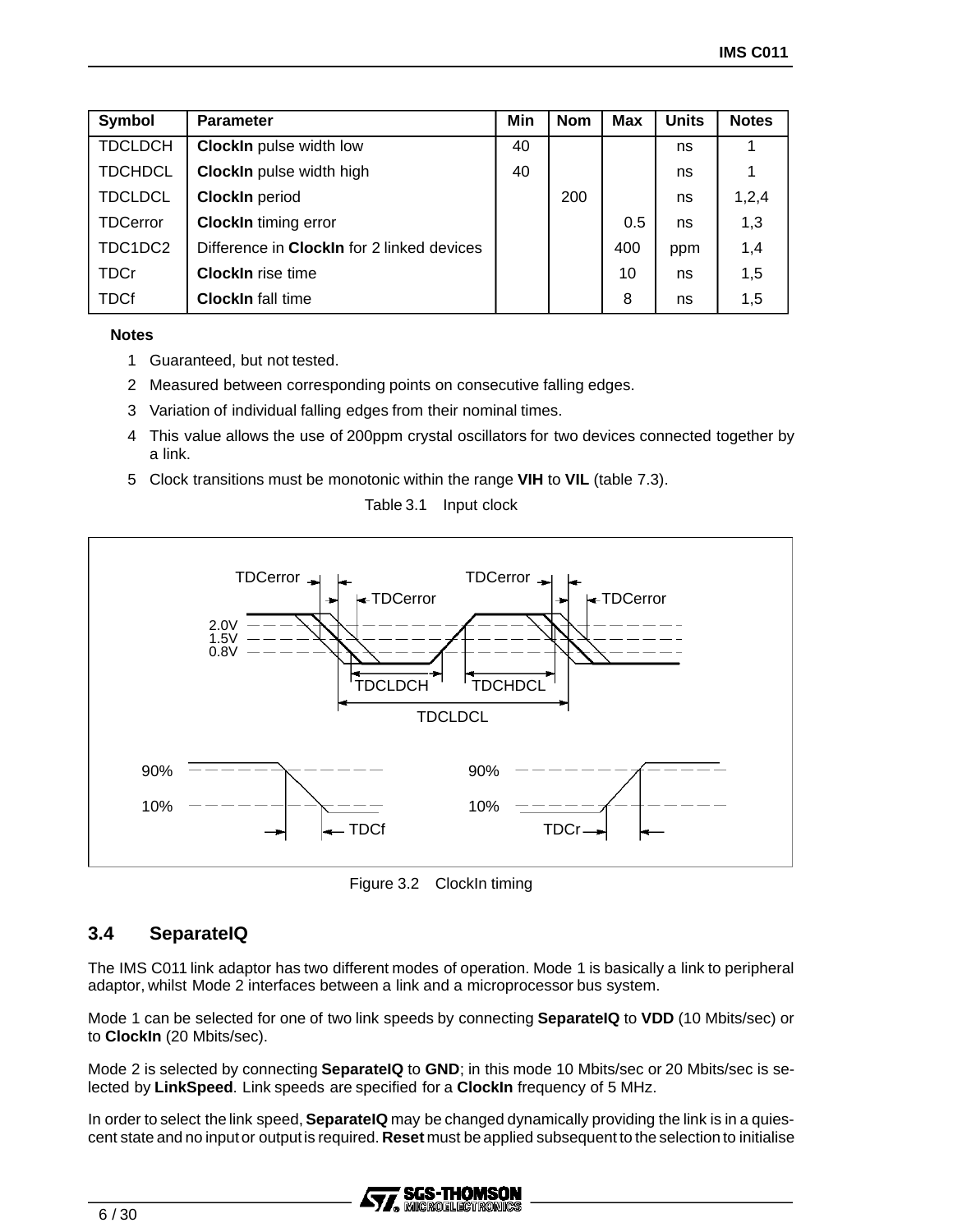the device. If **ClockIn** is gated to achieve this, its skew must be limited to the value **TDCHSIQH** shown in table 3.3. The mode of operation (Mode 1, Mode 2) must not be changed dynamically.

| <b>SeparatelQ</b> | <b>Mode</b> | <b>Link Speed Mbits/sec</b> |
|-------------------|-------------|-----------------------------|
| <b>VDD</b>        |             | 10                          |
| <b>Clockin</b>    |             | 20                          |
| <b>GND</b>        |             | 10 or 20                    |

|  |  | Table 3.2 <b>SeparatelQ</b> mode selection |
|--|--|--------------------------------------------|
|--|--|--------------------------------------------|

| <b>Symbol</b> | <b>Parameter</b>             | Min | <b>Nom</b> | <b>Max</b> | Units | <b>Notes</b> |
|---------------|------------------------------|-----|------------|------------|-------|--------------|
| TDCHSIQH      | Skew from Clockin to Clockin |     |            | 20         | ns    |              |

#### **Notes**

1 Skew between **ClockIn** arriving on the **ClockIn** pin and on the **SeparateIQ** pin.

Table 3.3 **SeparateIQ**

#### **3.5 Reset**

The **Reset** pin can go high with **VDD**, but must at no time exceed the maximum specified voltage for **VIH**. After **VDD** is valid **ClockIn** should be running for a minimum period **TDCVRL** before the end of **Reset**. All inputs, with the exception of **ClockIn** and **SeparateIQ** (plus **LinkSpeed** in mode 2), must be held in their inactive state during reset.

**Reset** initialises the IMS C011 to the following state: **LinkOut** is held low; the control outputs (**IAck** and **QValid** in Mode 1, **InputInt** and **OutputInt** in Mode 2) are held low; interrupts (Mode 2) are disabled; the states of **Q0-7** in Mode 1 are unspecified; **D0-7** in Mode 2 are high impedance.

| Symbol        | <b>Parameter</b>                                 | Min | <b>Nom</b> | <b>Max</b> | <b>Units</b> | <b>Notes</b> |
|---------------|--------------------------------------------------|-----|------------|------------|--------------|--------------|
| <b>TPVRH</b>  | Power valid before Reset                         | 10  |            |            | ms           |              |
| TRHRL         | <b>Reset</b> pulse width high                    | 8   |            |            | ClockIn      |              |
| <b>TDCVRL</b> | <b>ClockIn running before Reset end</b>          | 10  |            |            | ms           |              |
| <b>TRLIVH</b> | <b>Reset low before IValid high (mode 1)</b>     | 0   |            |            | ns           |              |
| <b>TRLCSL</b> | <b>Reset low before chip select low (mode 2)</b> | 0   |            |            | ns           |              |

#### **Notes**

- 1 Full periods of **ClockIn TDCLDCL** required.
- 2 At power-on reset.

Table 3.4 Reset

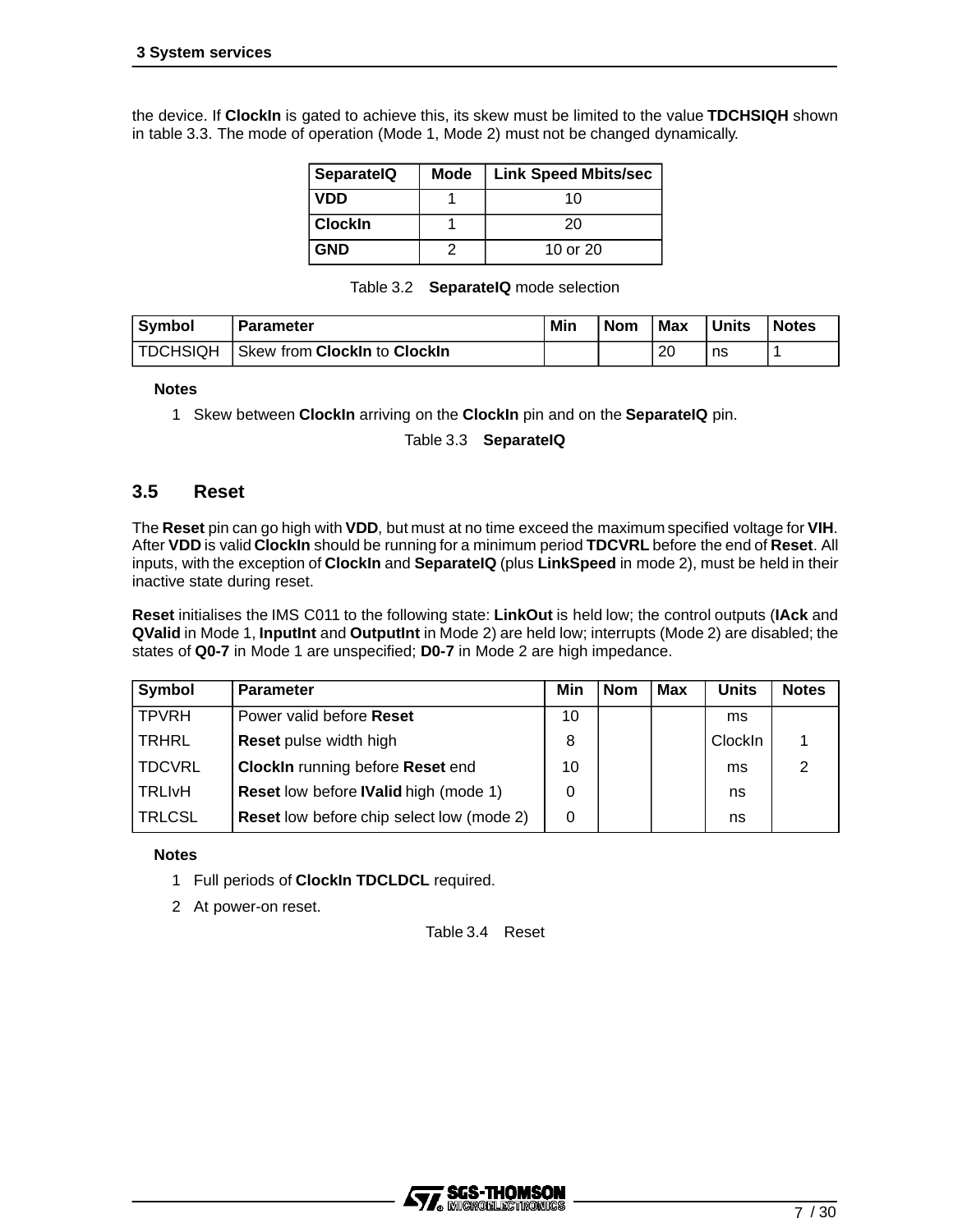

Figure 3.3 **Reset** timing

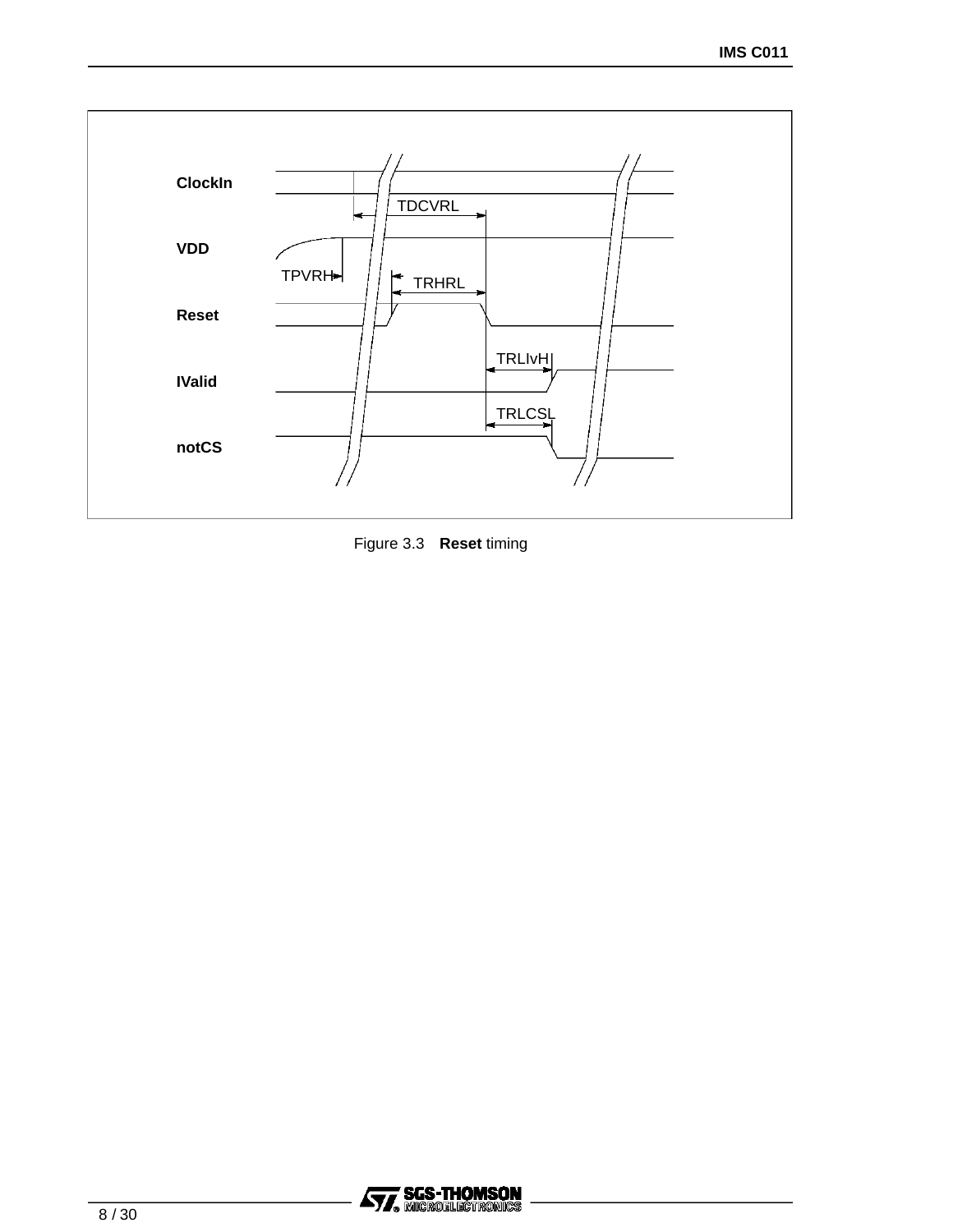## **4 Links**

INMOS bi-directional serial links provide synchronized communication between transputer products and with the outside world. Each link comprises an input channel and output channel. A link between two devices is implemented by connecting a link interface on one device to a link interface on the other device. Every byte of data sent on a link is acknowledgedon the input of the same link, thus eachsignal line carries both data and control information.

The quiescent state of a link output is low. Each data byte is transmitted as a high start bit followed by a one bit followed by eight data bits followed by a low stop bit. The least significant bit of data is transmitted first. After transmitting a data byte the sender waits for the acknowledge, which consists of a high start bit followed by a zero bit. The acknowledge signifies both that a process was able to receive the acknowledged data byte and that the receiving link is able to receive another byte.

Links are not synchronised with **ClockIn** and are insensitive to its phase. Thus links from independently clocked systems may communicate, providing only that the clocks are nominally identicaland withinspecification.

Links are TTL compatible and intended to be used in electrically quiet environments, between devices on a single printed circuit board or between two boards via a backplane. Direct connection may be made between devices separated by a distance of less than 300 millimetres. For longer distances a matched 100 ohm transmission line should be used with series matching resistors **RM**. When this is done the line delay should be less than 0.4 bit time to ensure that the reflection returns before the next data bit is sent.

Buffers may be used for very long transmissions. If so, their overall propagation delay should be stable within the skew tolerance of the link, although the absolute value of the delay is immaterial.

The IMS C011 link supports the standard INMOS communication speed of 10 Mbits/sec. In addition it can be used at 20 Mbits/sec. Link speed can be selected in one of two ways. In Mode 1 it is altered by**SeparateIQ** (page 6). In Mode 2 it is selected by **LinkSpeed**; when the **LinkSpeed** pin is low, the link operates at the standard 10 Mbits/sec; when high it operates at 20 Mbits/sec.



Figure 4.1 IMS C011 link data and acknowledge packets

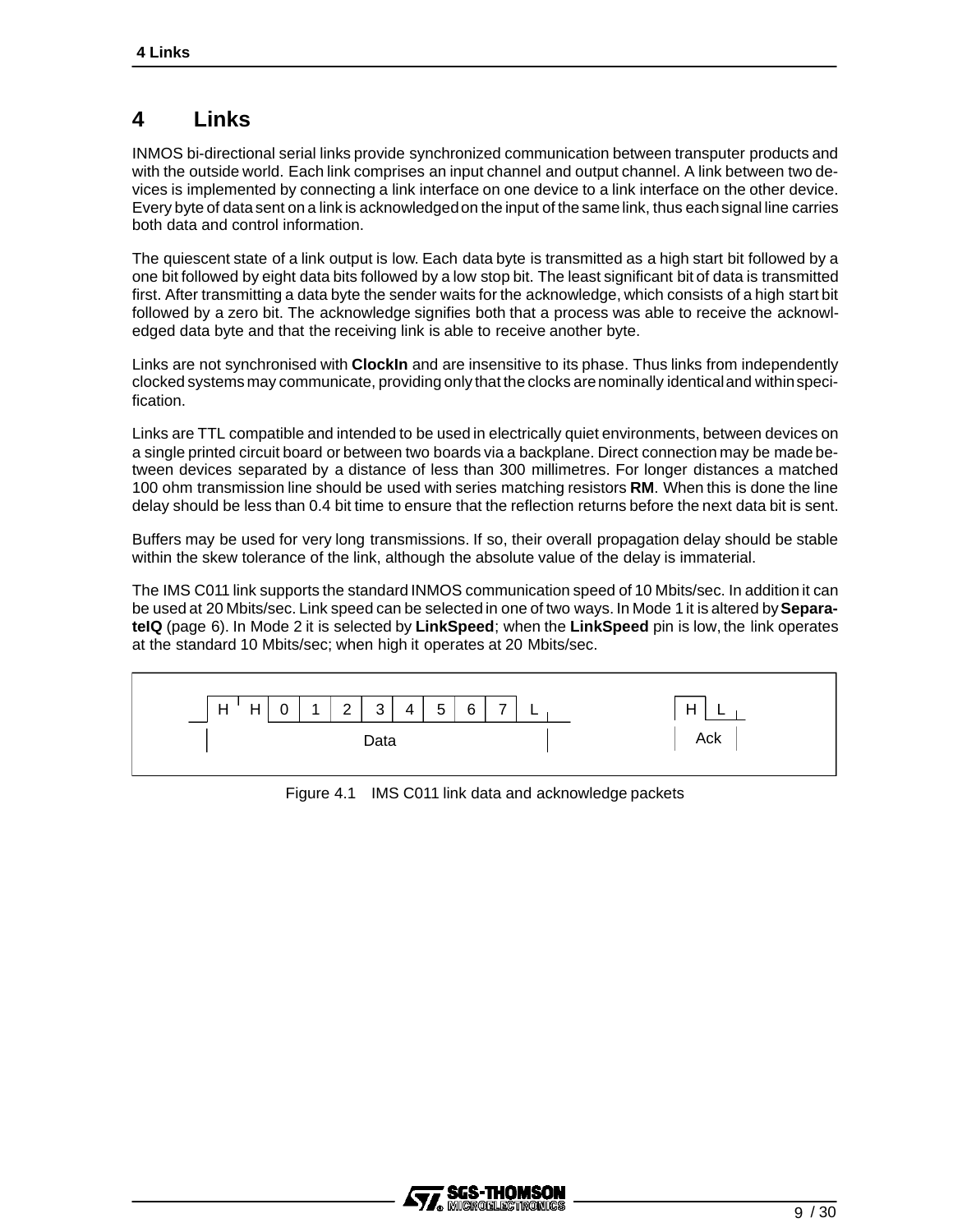| Symbol         | <b>Parameter</b>                                  |            | Min | <b>Nom</b> | <b>Max</b>     | <b>Units</b> | <b>Notes</b>   |
|----------------|---------------------------------------------------|------------|-----|------------|----------------|--------------|----------------|
| <b>TJQr</b>    | <b>LinkOut rise time</b>                          |            |     |            | 20             | ns           |                |
| <b>TJQf</b>    | <b>LinkOut fall time</b>                          |            |     |            | 10             | ns           |                |
| <b>TJDr</b>    | <b>Linkln</b> rise time                           |            |     |            | 20             | ns           |                |
| <b>TJDf</b>    | <b>Linkln</b> fall time                           |            |     |            | 20             | ns           |                |
| <b>TJQJD</b>   | Buffered edge delay                               |            | 0   |            |                | ns           |                |
| <b>TJBskew</b> | Variation in TJQJD                                | 20 Mbits/s |     |            | 3              | ns           | 2              |
|                |                                                   | 10 Mbits/s |     |            | 10             | ns           | $\overline{2}$ |
| <b>CLIZ</b>    | Linkin capacitance                                | $@f=1MHz$  |     |            | $\overline{7}$ | рF           |                |
| <b>CLL</b>     | LinkOut load capacitance                          |            |     |            | 50             | pF           |                |
| <b>RM</b>      | Series resistor for $100\Omega$ transmission line |            |     | 56         |                | ohms         |                |

#### **Notes**

- 1 Guaranteed, but not tested.
- 2 This is the variation in the total delay through buffers, transmission lines, differential receivers etc., caused by such things as short term variation in supply voltages and differences in delays for rising and falling edges.

Table 4.1 Link



Figure 4.2 IMS C011 link timing



Figure 4.3 IMS C011 buffered link timing

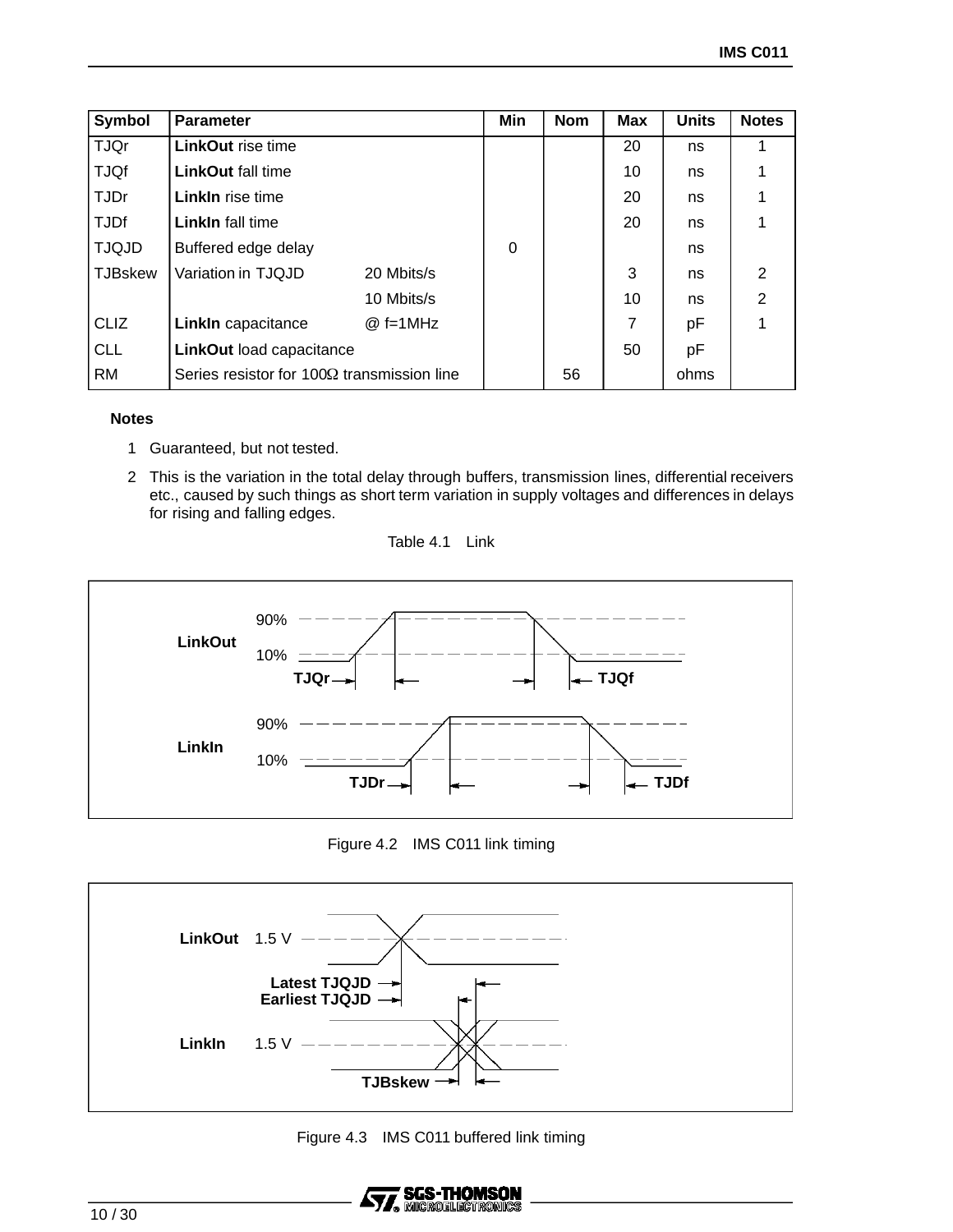

Figure 4.4 Links directly connected



Figure 4.5 Links connected by transmission line



Figure 4.6 Links connected by buffers

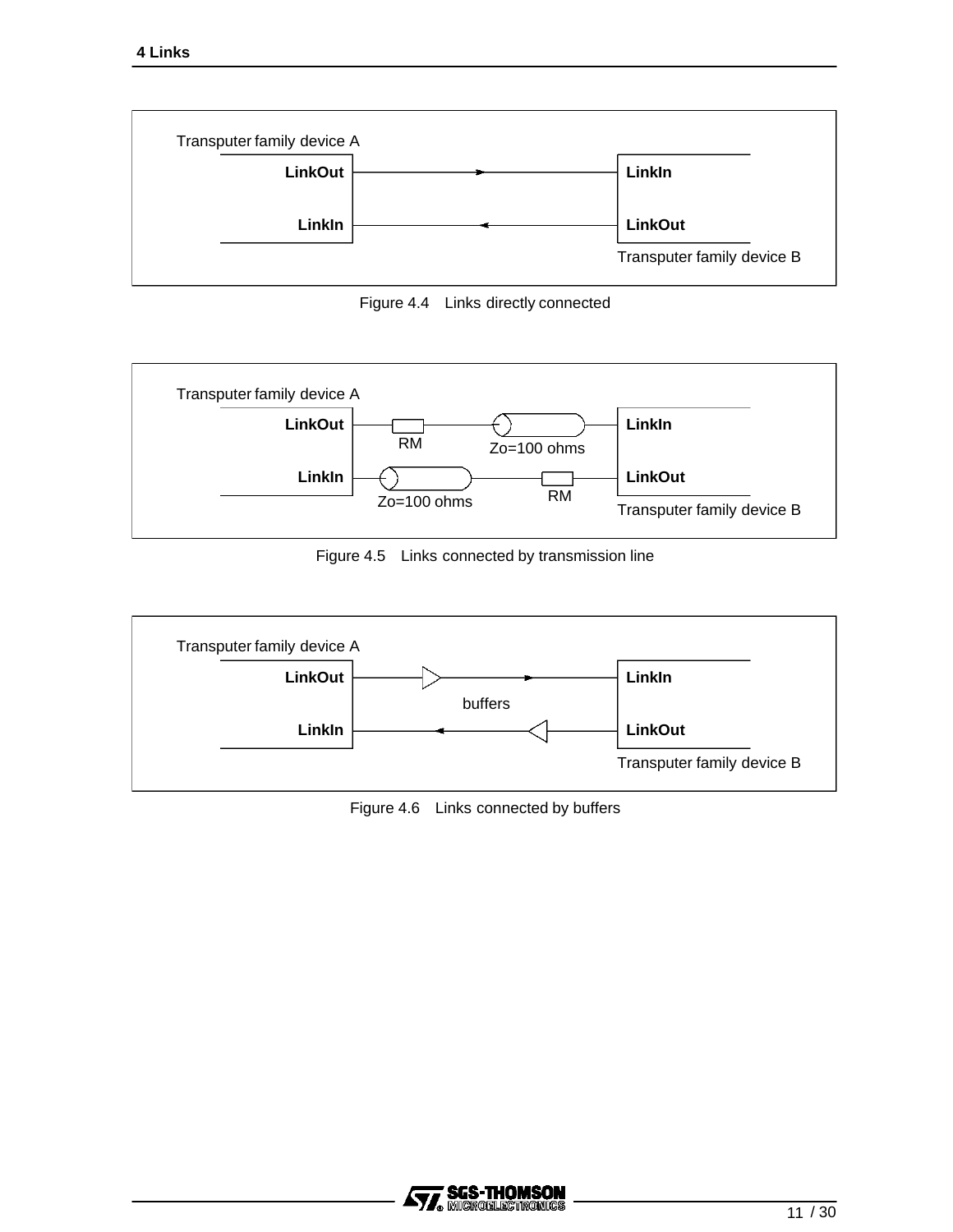## **5 Mode 1 parallel interface**

In Mode 1 the IMS C011 link adaptor is configured as a parallel peripheral interface with handshake lines. Communication with a transputer family device is via the serial link. The parallel interface comprises an input port and an output port, both with handshake.

## **5.1 Input port**

The eight bit parallel input port **I0-7** can be read by a transputer family device via the serial link. **IValid** and **IAck** provide a simple two-wire handshake for this port. When data is valid on **I0-7**, **IValid** is taken high by the peripheral device to commence the handshake. The link adaptor transmits data presented on **I0-7** out through the serial link. After the data byte transmission has been completed and an acknowledge packet is received on the input link, the IMS C011 sets **IAck** high. To complete the handshake, the peripheral device must return **IValid** low. The link adaptor will then set **IAck** low. New data should not be put onto **I0-7** until **IAck** is returned low.

| Symbol         | <b>Parameter</b>                       | Min | <b>Nom</b> | <b>Max</b> | <b>Units</b> | <b>Notes</b> |
|----------------|----------------------------------------|-----|------------|------------|--------------|--------------|
| TIdVIvH        | Data setup                             | 5   |            |            | ns           |              |
| <b>TIvHLdV</b> | <b>IValid</b> high to link data output | 0.8 |            | 2.5        | bits         | 1,2          |
| TLaVlaH        | Link acknowledge start to IAck high    |     |            | 3.5        | bits         | 1,3          |
| <b>TlaHIdX</b> | Data hold after <b>IAck</b> high       | 0   |            |            | ns           |              |
| TlaHlvL        | <b>IValid hold after IAck high</b>     | 0   |            |            | ns           |              |
| TivLiaL        | <b>IAck hold after IValid low</b>      | 0.8 |            | 3          | bits         |              |
| TlaLIvH        | Delay before next <b>IValid</b> high   | 0   |            |            | ns           |              |

**Notes**

- 1 Unit of measurement is one link data bit time; at 10 Mbits/s data link speed, one bit time is nominally 100 ns.
- 2 Maximum time assumes there is no acknowledge packet already on the link. Maximum time with acknowledge on the link is extended by 2 bits.
- 3 Both data transmission and the returned acknowledge must be completed before **IAck** can go high.



Table 5.1 Mode 1 parallel data input

Figure 5.1 IMS C011 Mode 1 parallel data input to link adaptor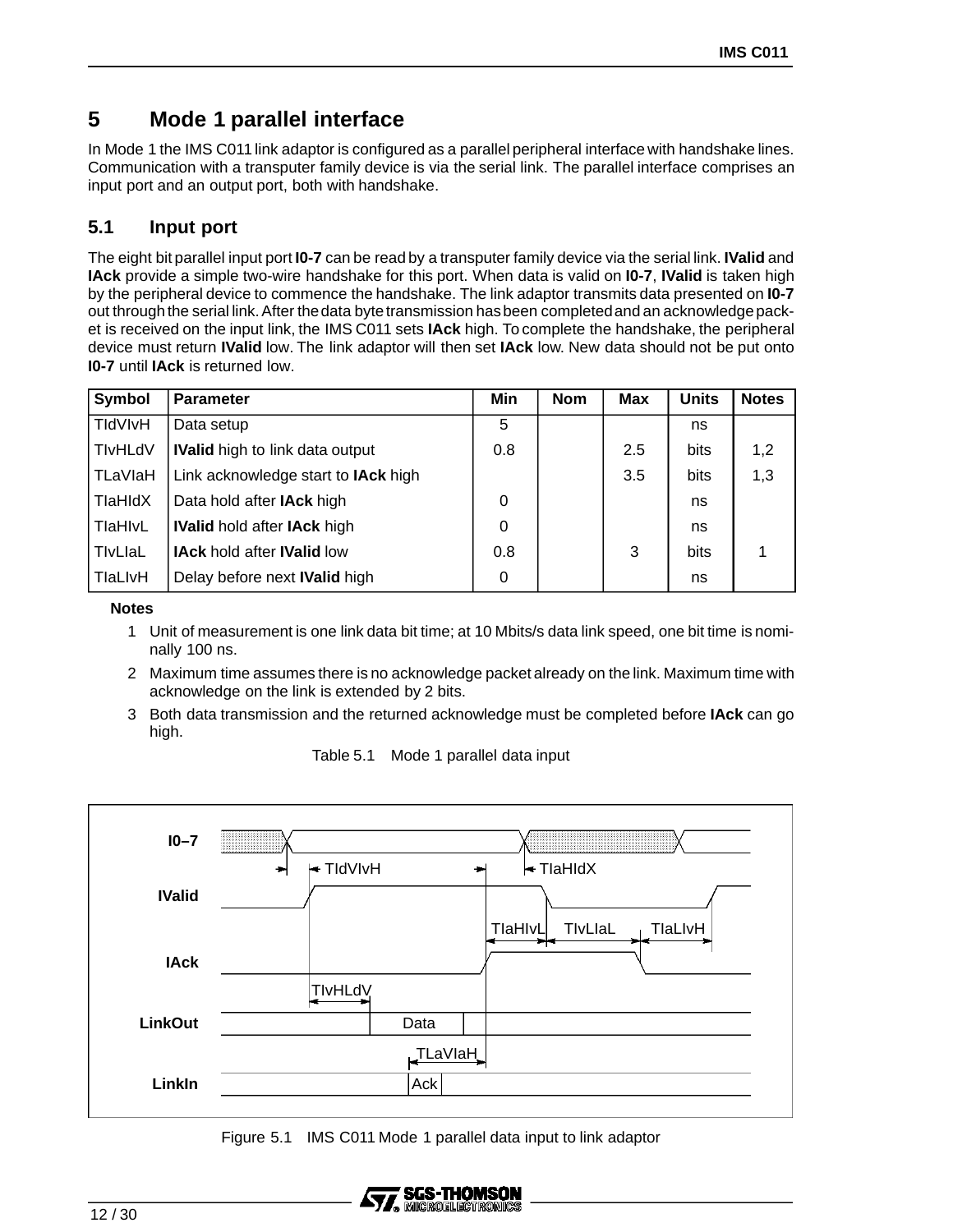## **5.2 Output port**

The eight bit parallel output port **Q0-7** can be controlled by a transputer family device via the serial link. **QValid** and **QAck** provide a simple two-wire handshake for this port.

A data packet received on the input link is presented on **Q0-7**; the link adaptor then takes **QValid** high to initiate the handshake. After reading data from **Q0-7**, the peripheral devicesets **QAck** high. The IMS C011 will then send an acknowledge packet out of the serial link to indicate a completed transaction and set **QValid** low to complete the handshake.

| Symbol         | <b>Parameter</b>                  | Min             | <b>Nom</b> | <b>Max</b> | <b>Units</b> | <b>Notes</b> |
|----------------|-----------------------------------|-----------------|------------|------------|--------------|--------------|
| <b>TLdVQvH</b> | Start of link data to QValid      | 11.5            |            |            | bits         |              |
| <b>TQdVQvH</b> | Data setup                        | 12 <sup>2</sup> |            |            | ns           | 2            |
| <b>TQvHQaH</b> | QAck setup time from QValid high  | 0               |            |            | ns           |              |
| <b>TQaHQvL</b> | <b>QAck high to QValid low</b>    | 1.8             |            |            | bits         |              |
| <b>TQaHLaV</b> | <b>QAck</b> high to Ack on link   | 0.8             |            | 2.5        | bits         | 1,3          |
| TQvLQaL        | <b>QAck hold after QValid low</b> | 0               |            |            | ns           |              |
| <b>TQvLQdX</b> | Data hold                         | 11              |            |            | bits         | 1.4          |

#### **Notes**

- 1 Unit of measurement is one link data bit time; at 10 Mbits/s data link speed, one bit time is nominally 100 ns.
- 2 Where an existing data output bit is re-written with the same level there will be no glitch in the output level.
- 3 Maximum time assumes there is no data packet already on the link. Maximum time with data on the link is extended by 11 bits.
- 4 Data output remains valid until overwritten by new data.

Table 5.2 Mode 1 parallel data output



Figure 5.2 IMS C011 Mode 1 parallel data output from link adaptor

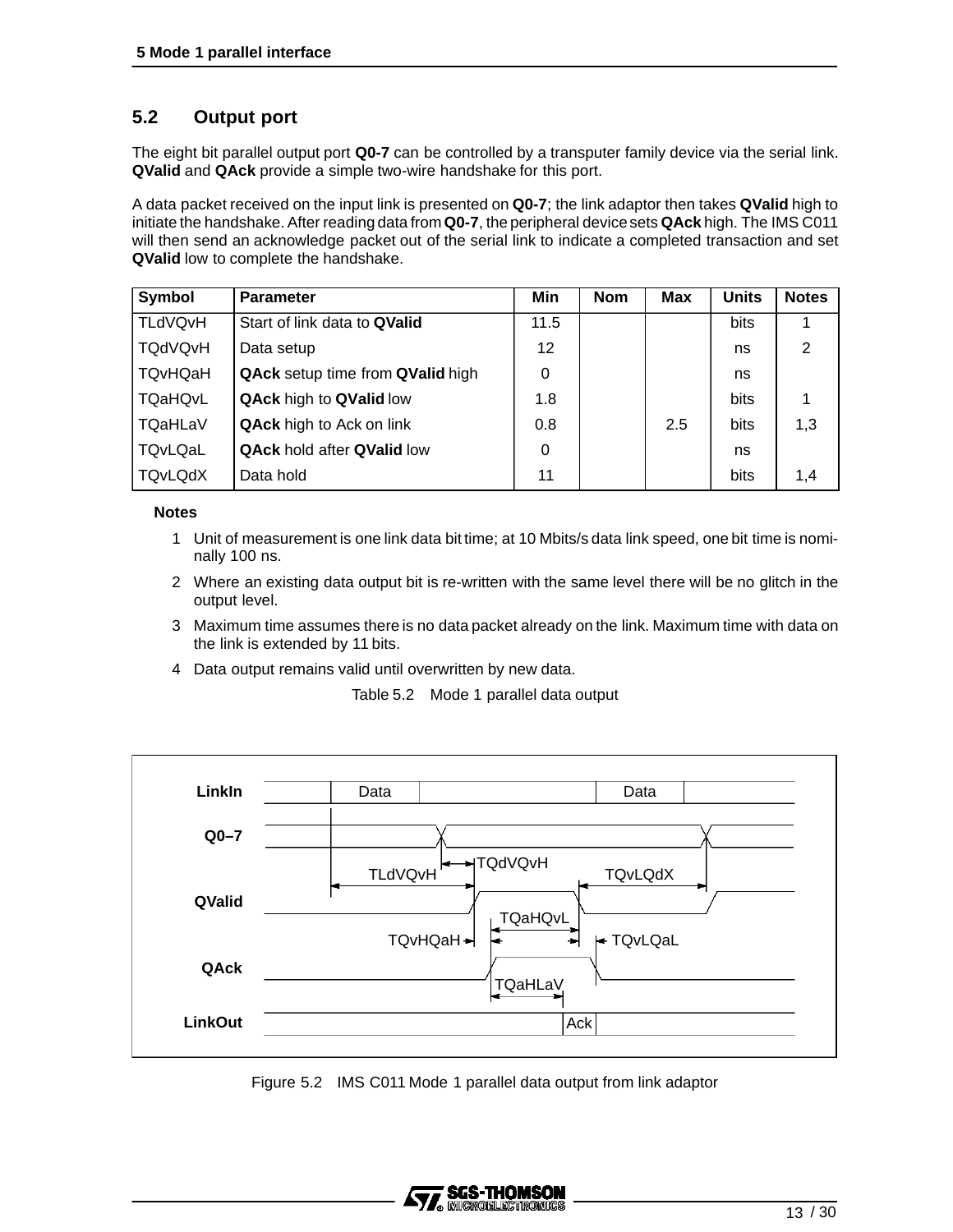## **6 Mode 2 parallel interface**

The IMS C011 provides an interface between a link and a microprocessor style bus. Operation of the link adaptor is controlled through the parallel interface bus lines **D0-7** by reading and writing various registers in the link adaptor. Registers are selected by **RS0-1** and **RnotW**, and the chip enabled with **notCS**.

For convenience of description, the device connected to the parallel side of the link adaptor is presumed to be a microprocessor, although this will not always be the case.

## **6.1 D0–7**

Data is communicated between a microprocessor bus and the link adaptor via the bidirectional bus lines **D0-7**. The bus is high impedance unless the link adaptor chip is selected and the **RnotW** line is high. The bus is used by the microprocessor to access status and data registers.

## **6.2 notCS**

The link adaptor chip is selected when **notCS** is low.Register selectors **RS0-1** and **RnotW** must be valid before **notCS** goes low; **D0-7** must also be valid if writing to the chip (**RnotW** low). Data is read by the link adaptor on the rising edge of **notCS**.

## **6.3 RnotW**

**RnotW**, in conjunction with **notCS**, selects the link adaptor registers for read or write mode. When **RnotW** is high, the contents of an addressed register appear on the data bus **D0-7**; when **RnotW** is low the data on **D0-7** is written into the addressed register.The state of**RnotW** is latched into the link adaptor by **notCS** going low; it may be changed before **notCS** returns high, within the timing restrictions given.

## **6.4 RS0–1**

One of four registers is selected by **RS0-1**. A register is addressed by setting up **RS0-1** and then taking **notCS** low; the state of **RnotW** when **notCS** goes low determines whether the register will be read or written. The state of **RS0-1** is latched into the link adaptor by **notCS** going low; it may be changed before **notCS** returns high, within the timing restrictions given. The register set comprises a read-only data input register, a write-only data output register and a read/write status register for each.

| RS1 | <b>RSO</b> | <b>RnotW</b> | <b>Register</b>     |
|-----|------------|--------------|---------------------|
| 0   |            |              | Read data           |
| 0   |            | 0            | Invalid             |
| 0   |            | 1            | Invalid             |
|     |            | 0            | Write data          |
|     |            | 1            | Read input status   |
|     |            | 0            | Write input status  |
|     |            | 1            | Read output status  |
|     |            | 0            | Write output status |

Table 6.1 IMS C011 Mode 2 register selection

#### **6.4.1 Input Data Register**

This register holds the last data packet received from the serial link. It never contains acknowledge packets. It contains valid data only whilst the *data present* flag is set in the input status register. It cannot be assumed to contain valid data after it has been read; a double read may or may not return valid data on the second read. If data present is valid on a subsequent read it indicates new data is in the buffer. Writing to this register will have no effect.

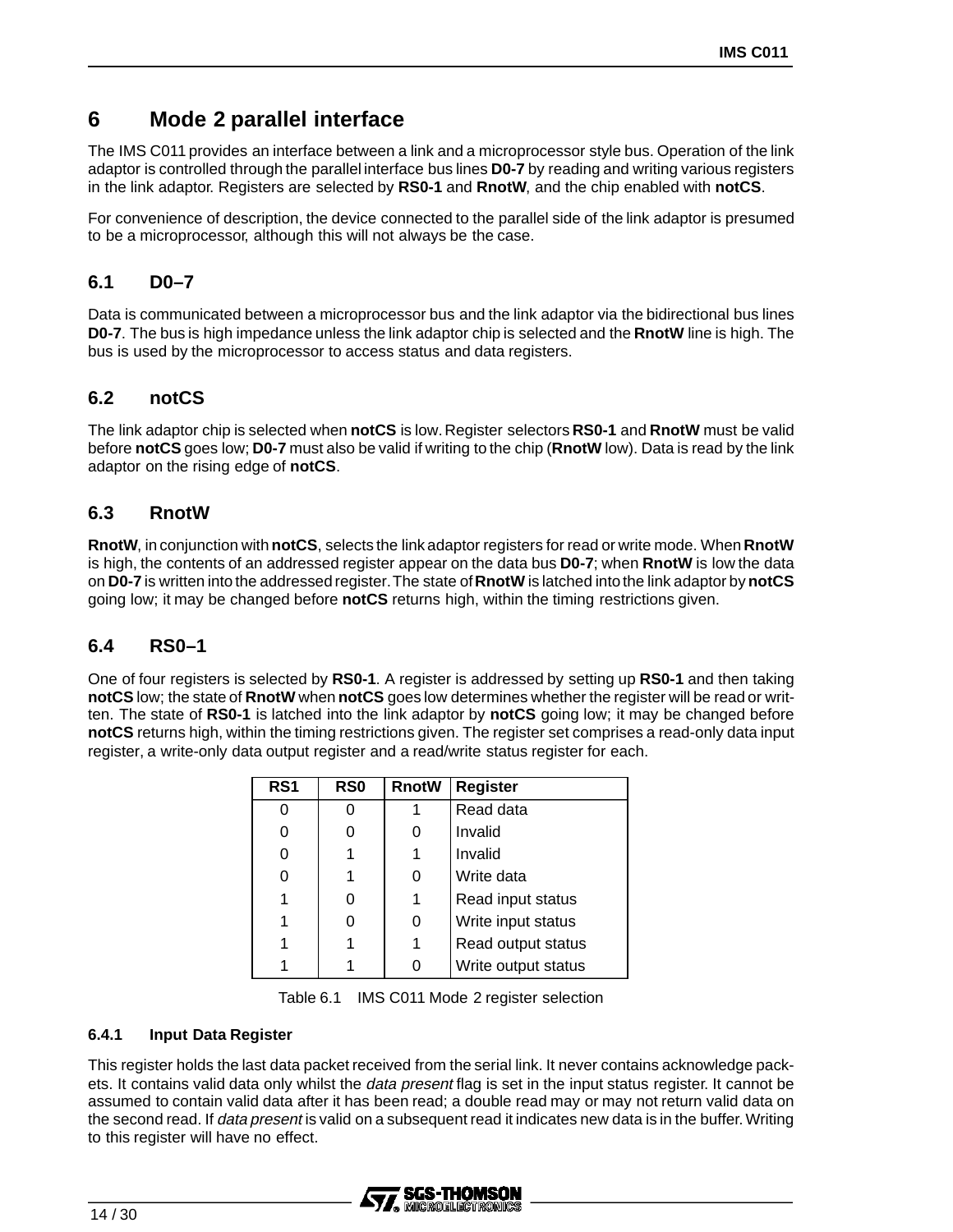| Symbol         | <b>Parameter</b>                         | Min | <b>Nom</b> | <b>Max</b> | <b>Units</b> | <b>Notes</b> |
|----------------|------------------------------------------|-----|------------|------------|--------------|--------------|
| <b>TRSVCSL</b> | Register select setup                    | 5   |            |            | ns           |              |
| <b>TCSLRSX</b> | Register select hold                     | 8   |            |            | ns           |              |
| <b>TRWVCSL</b> | Read/write strobe setup                  | 5   |            |            | ns           |              |
| <b>TCSLRWX</b> | Read/write strobe hold                   | 8   |            |            | ns           |              |
| <b>TCSLCSH</b> | Chip select active                       | 60  |            |            | ns           |              |
| <b>TCSHCSL</b> | Delay before re-assertion of chip select | 50  |            |            | ns           |              |

Table 6.2 IMS C011 Mode 2 parallel interface control

| Symbol         | <b>Parameter</b>                    | Min | <b>Nom</b> | <b>Max</b> | <b>Units</b> | <b>Notes</b> |
|----------------|-------------------------------------|-----|------------|------------|--------------|--------------|
| <b>TLdVIIH</b> | Start of link data to InputInt high |     |            | 14         | bits         |              |
| <b>TCSLIIL</b> | Chip select to InputInt low         |     |            | 35         | ns           |              |
| <b>TCSLDrX</b> | Chip select to bus active           | 5   |            |            | ns           |              |
| <b>TCSLDrV</b> | Chip select to data valid           |     |            | 50         | ns           |              |
| <b>TCSHDrZ</b> | Chip select high to bus tristate    |     |            | 38         | ns           |              |
| <b>TCSHDrX</b> | Data hold after chip select high    | 5   |            |            | ns           |              |
| <b>TCSHLaV</b> | Chip de-select to start of Ack      | 0.8 |            | 2.5        | bits         | 1.2          |

#### **Notes**

- 1 Unit of measurement is one link data bit time; at 10 Mbits/s data link speed, one bit time is nominally 100 ns.
- 2 Maximum time assumes there is no data packet already on the link. Maximum time with data on the link is extended by 11 bits.





Figure 6.1 IMS C011 Mode 2 read parallel data from link adaptor

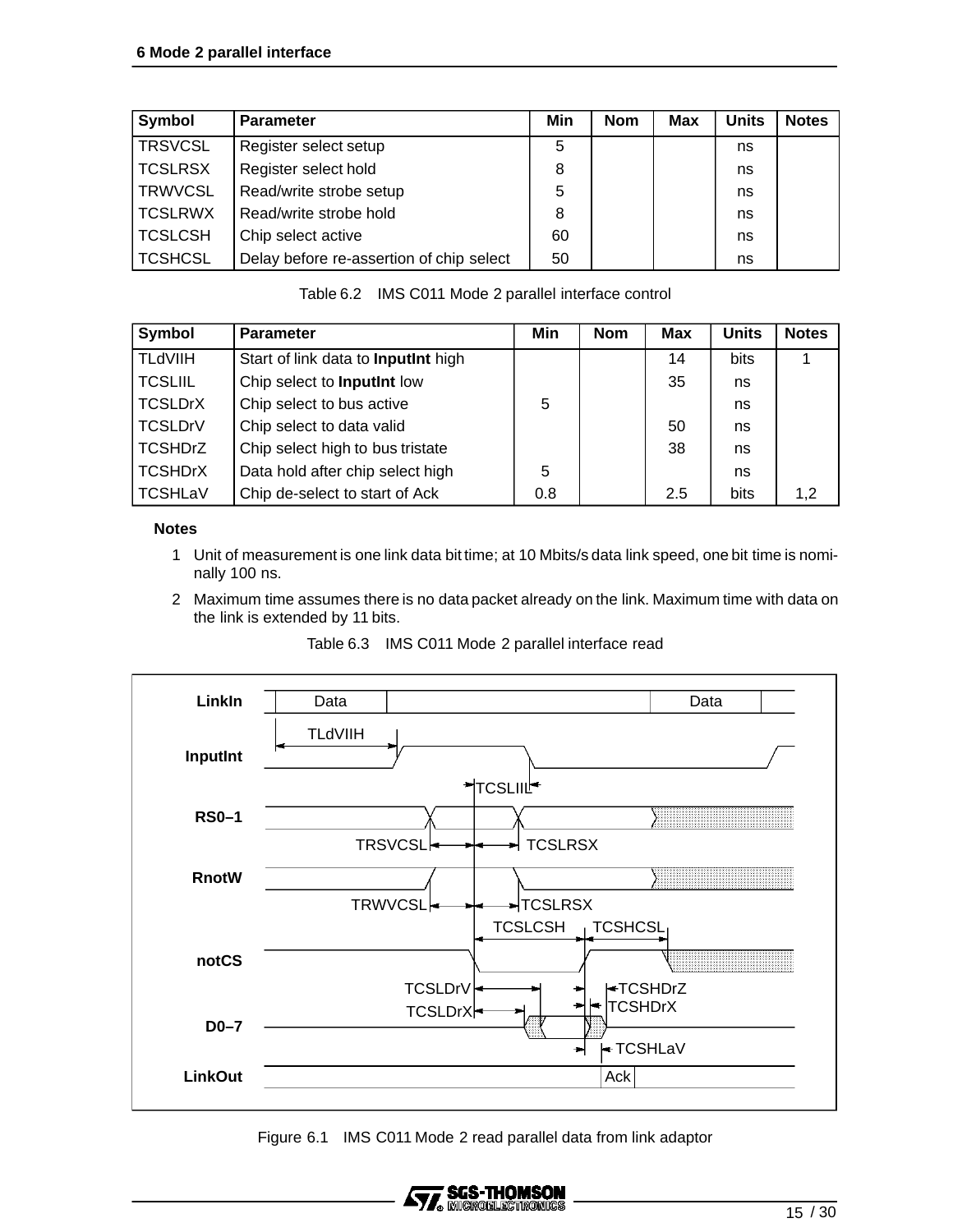| Symbol         | <b>Parameter</b>                       | Min | <b>Nom</b> | <b>Max</b> | <b>Units</b> | <b>Notes</b> |
|----------------|----------------------------------------|-----|------------|------------|--------------|--------------|
| <b>TCSHDwV</b> | Data setup                             | 10  |            |            | ns           |              |
| <b>TCSHDwX</b> | Data hold                              | 10  |            |            | ns           |              |
| <b>TCSLOIL</b> | Chip select to OutputInt low           |     |            | 35         | ns           |              |
| <b>TCSHLdV</b> | Chip select high to start of link data | 0.8 |            | 2.5        | bits         | 1,2          |
| <b>TLaVOIH</b> | Start of link Ack to OutputInt high    |     |            | 3.3        | bits         | 1,3          |
| <b>TLdVOIH</b> | Start of link data to OutputInt high   |     |            | 13         | bits         | 1,3          |

#### **Notes**

- 1 Unit of measurement is one link data bit time; at 10 Mbits/s data link speed, one bit time is nominally 100 ns.
- 2 Maximum time assumes there is no acknowledge packet already on the link. Maximum time with acknowledge on the link is extended by 2 bits.
- 3 Both data transmission and the returned acknowledge must be completed before**OutputInt** can go high.





Figure 6.2 IMS C011 Mode 2 write parallel data to link adaptor

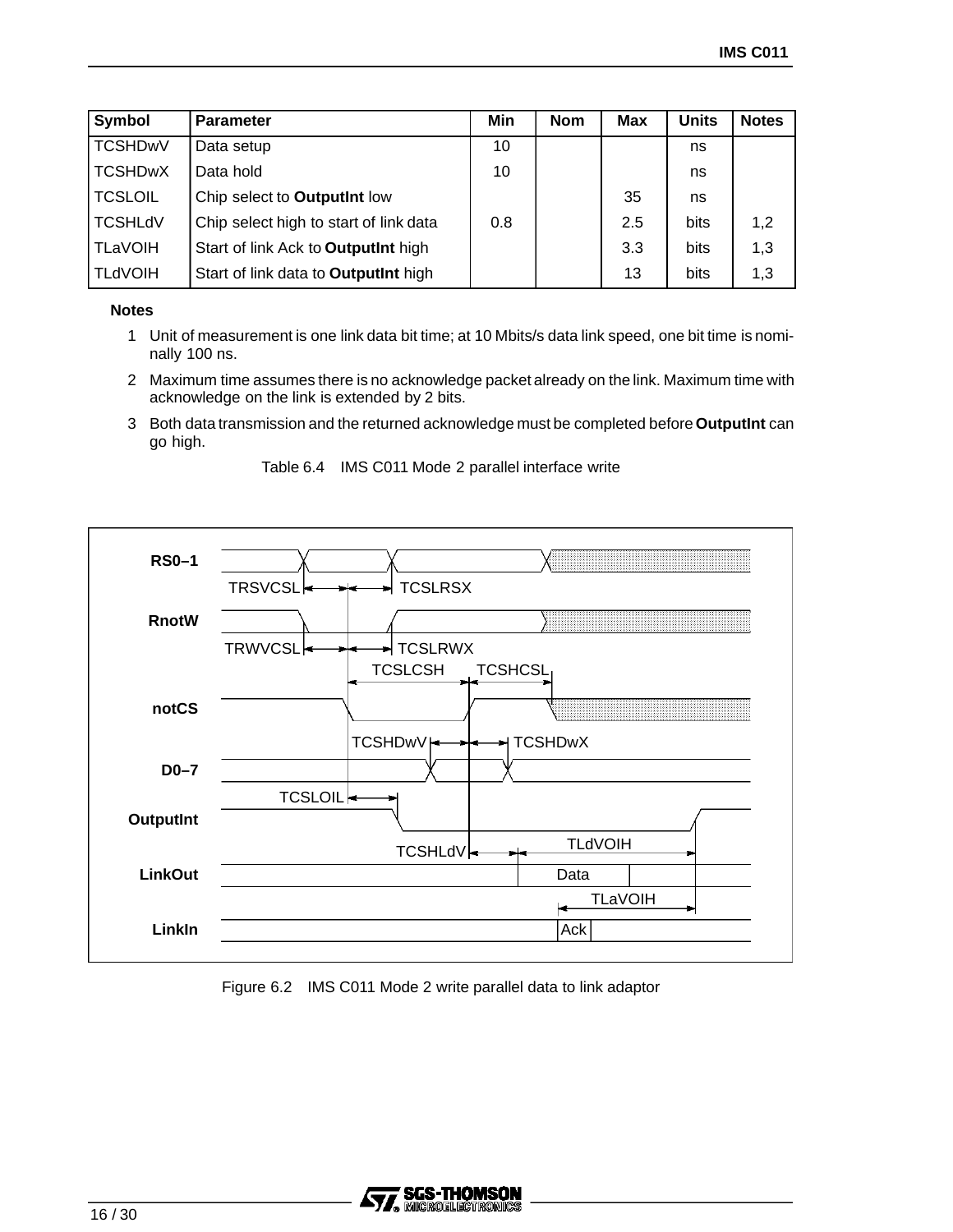#### **6.4.2 Input Status Register**

This register contains the data present flag and the interrupt enable control bit for **InputInt**. The data present flag is set to indicate that data in the data input buffer is valid. It is reset low only when the data input buffer is read, or by **Reset**. When writing to this register, the data present bit must be written as zero.

The *interrupt enable* bit can be set and reset by writing to the status register with this bit high or low respectively.When the interrupt enableand data present flags are both high, the **InputInt** output will be high(section 6.5). Resetting interrupt enable will take **InputInt** low; setting it again before reading the data input register will set **InputInt** high again. The interrupt enable bit can be read to determine its status.

When writing to this register, bits 2-7 must be written as zero; this ensures that they will be zero when the register is read. Failure to write zeroes to these bits may result in undefined data being returned by these bits during a status register read.



Figure 6.3 IMS C011 Mode 2 input status register

#### **6.4.3 Output Data Register**

Data written to this link adaptor register is transmitted out of the serial link as a data packet. Data should only be written to this register when the *output ready* bit in the output status register is high, otherwise data already being transmitted may be corrupted. Reading this register will result in undefined data being read.

#### **6.4.4 Output Status Register**

This register contains the output ready flag and the interrupt enable control bit for **OutputInt**. The output ready flag is set to indicate that the data output buffer is empty and a link acknowledge has been received. It is reset low only when data is written to the data output buffer; it is set high by **Reset**. When writing to this register, the *output ready* bit must be written as zero.

The interrupt enable bit can be set and reset by writing to the status register with this bit high or low respectively. When the interrupt enable and output ready flags are both high, the **OutputInt** output will be high (section 6.6). Resetting interrupt enable will take **OutputInt** low; setting it again whilst the data output register is empty will set **OutputInt** high again. The interrupt enable bit can be read to determine its status.

When writing to this register, bits 2-7 must be written as zero; this ensures that they will be zero when the register is read. Failure to write zeroes to these bits may result in undefined data being returned by these bits during a status register read.

#### **6.5 InputInt**

The **InputInt** output is set high to indicate that a data packet has been received from the serial link. It is inhibited from going high when the *interrupt enable* bit in the input status register is low (section 6.4.2). **InputInt** is reset low when data is read from the input data register (section 6.4.1) and by **Reset** (page 7).

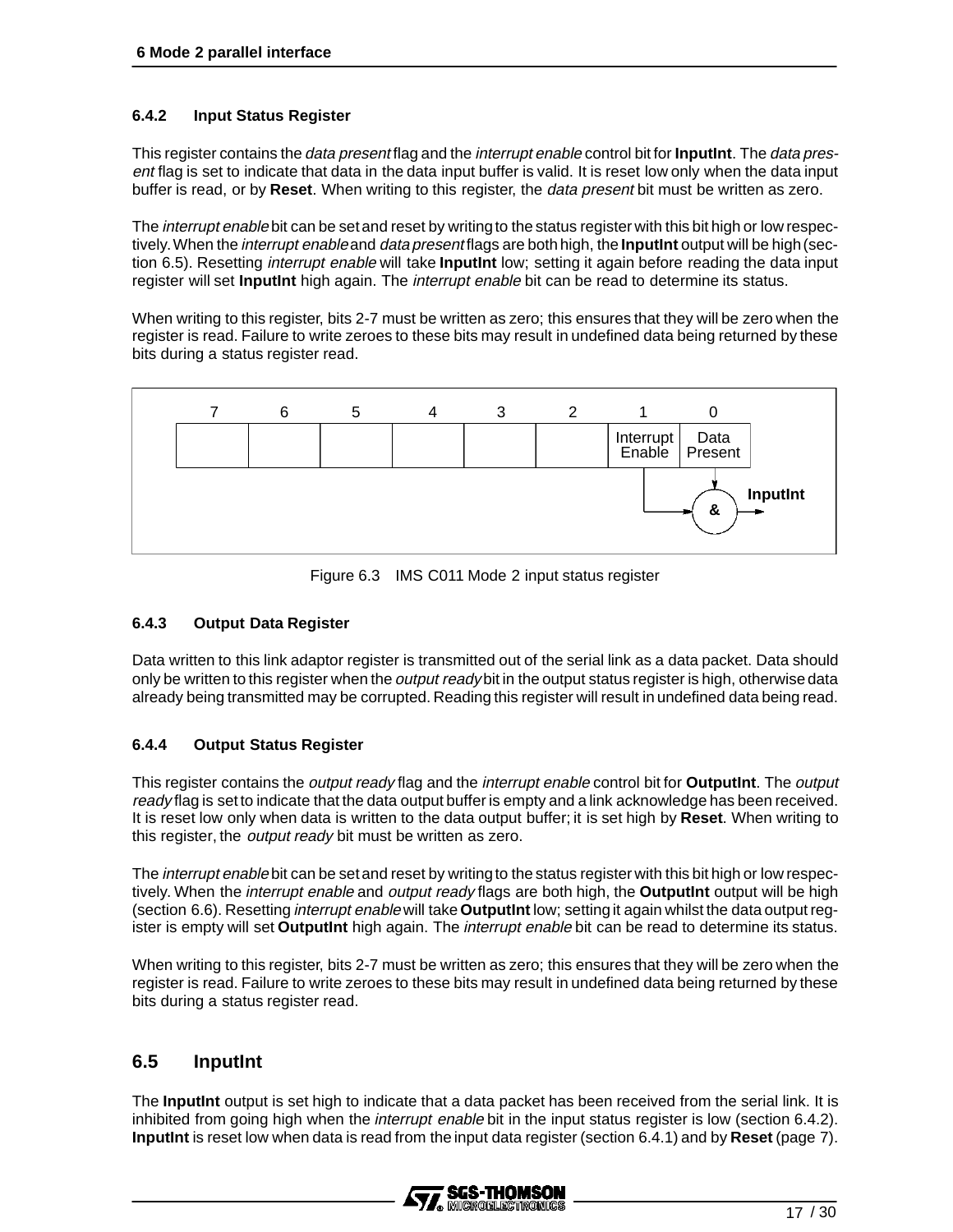

Figure 6.4 IMS C011 Mode 2 output status register

## **6.6 OutputInt**

The **OutputInt** output is set high to indicate that the link is free to receive data from the microprocessor for transmission as a data packet out of the serial link. It is inhibited from going high when the *interrupt* enable bit in the output status register is low (section 6.4.4). **OutputInt** is reset low when data is written to the data output register; it is set low by **Reset** (page 7).

## **6.7 Data read**

A data packet received on the input link sets the *data presentflag* in the input status register. If the *interrupt* enable bit in the status register is set, the **InputInt** output pin will be set high.The microprocessorwill either respond to the interrupt (if the *interrupt enable* bit is set) or will periodically read the input status register until the data present bit is high.

When data is available from the link, the microprocessor reads the data packetfrom the data input register. This will reset the *data present* flag and cause the link adaptor to transmit an acknowledge packet out of the serial link output. **InputInt** is automatically reset by reading the data input register; it is not necessary to read or write the input status register.

#### **6.8 Data write**

When the data output buffer is empty and a link acknowledge has been received the *output ready* flag in the output status register is set high. If the interrupt enable bit in the status register is set, the **OutputInt** output pin will also be set high. The microprocessor will either respond to the interrupt (if the *interrupt en*able bit is set) or will periodically read the output status register until the *output ready* bit is high.

When the *output ready* flag is high, the microprocessor can write data to the data output buffer. This will result in the link adaptor resetting the *output ready* flag and commencing transmission of the data packet out of the serial link. The *output ready* status bit will remain low until the data byte transmission has been completed and an acknowledge packet is received by the input link. This will set the *output ready* flag high; if the interrupt enable bit is set, **OutputInt** will also be set high.

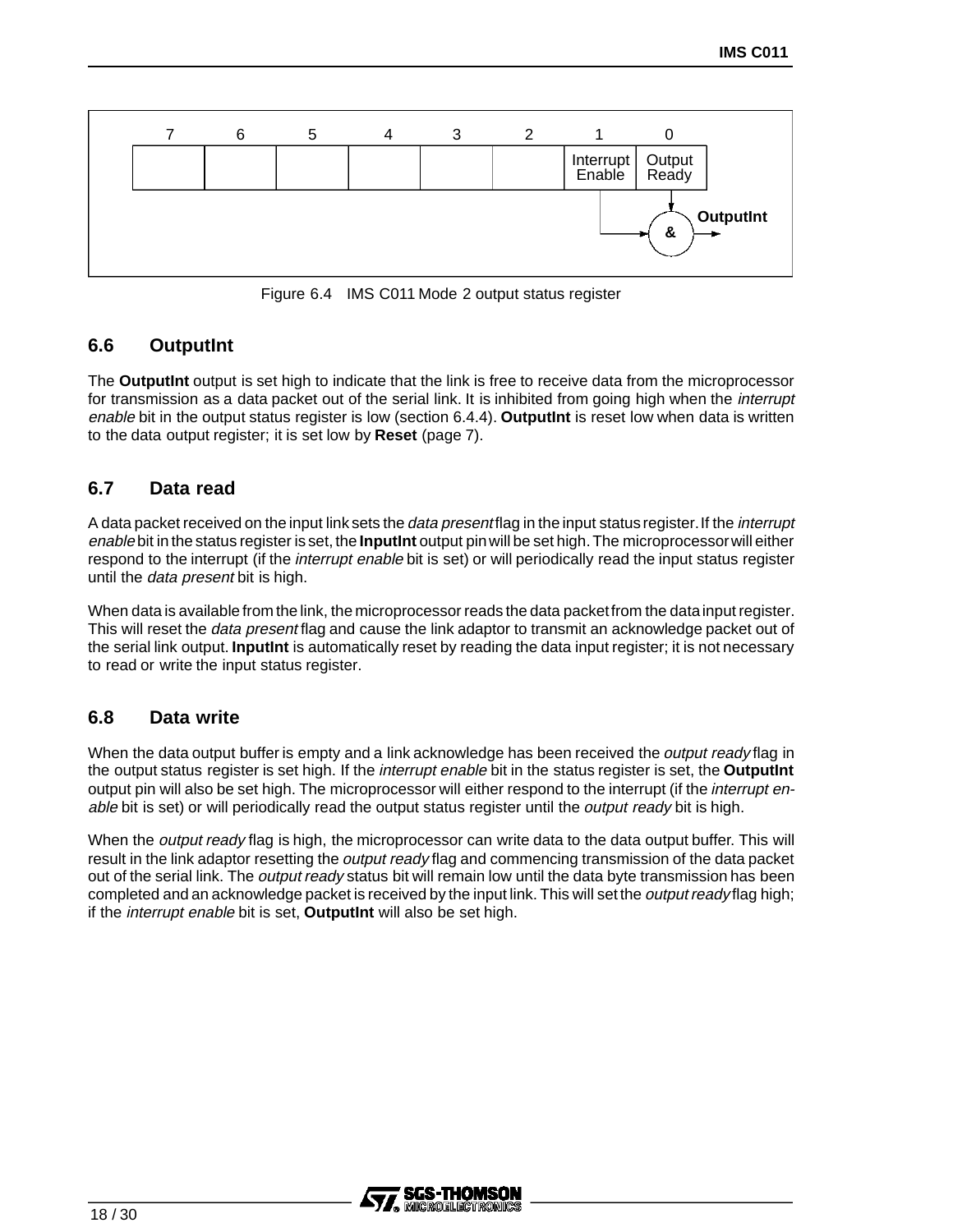## **7 Electrical specifications**

### **7.1 DC electrical characteristics**

| <b>SYMBOL</b>     | <b>PARAMETER</b>                    | <b>MIN</b> | <b>MAX</b> | <b>UNITS</b> | <b>NOTES</b>  |
|-------------------|-------------------------------------|------------|------------|--------------|---------------|
| <b>VDD</b>        | DC supply voltage                   | 0          | 7.0        |              | 1,2,3         |
| VI, VO            | Voltage on input and output pins    | $-0.5$     | $VDD+0.5$  | V            | 1,2,3         |
| Ш                 | Input current                       |            | 25         | mA           | 4             |
| tosc              | Output short circuit time (one pin) |            |            | S            | 2             |
| Ts                | Storage temperature                 | $-65$      | 150        | °C           | $\mathcal{P}$ |
| TA                | Ambient temperature under bias      | $-55$      | 125        | °C           | $\mathcal{P}$ |
| PD <sub>max</sub> | Maximum allowable dissipation       |            | 600        | mW           |               |

#### **Notes**

- 1 All voltages are with respect to **GND**.
- 2 This is a stress rating only and functional operation of the device at these or any other conditions beyond those indicated in the operating sections of this specification is not implied. Stresses greater than those listed may cause permanent damage to the device. Exposure to absolute maximum rating conditions for extended periods may affect reliability.
- 3 This device contains circuitry to protect the inputs against damage caused by high static voltages or electrical fields. However, it is advised that normal precautions be taken to avoid application of any voltage higher than the absolute maximum rated voltages to this high impedance circuit. Unused inputs should be tied to an appropriate logic level such as **VDD** or **GND**.
- 4 The input current applies to any input or output pin and applies when the voltage on the pin is between **GND** and **VDD**.

| <b>SYMBOL</b> | <b>PARAMETER</b>            | <b>MIN</b> | <b>MAX</b> | <b>UNITS</b> | <b>NOTES</b> |
|---------------|-----------------------------|------------|------------|--------------|--------------|
| VDD           | DC supply voltage           | 4.75       | 5.25       |              |              |
| VI, VO        | Input or output voltage     | 0          | <b>VDD</b> |              | 1,2          |
| СL            | Load capacitance on any pin |            | 60         | pF           |              |
| TA            | Operating temperature range |            | 70         | °C           |              |

#### Table 7.1 Absolute maximum ratings

#### **Notes**

- 1 All voltages are with respect to **GND**.
- 2 Excursions beyond the supplies are permitted but not recommended; see DC characteristics.
- 3 Air flow rate 400 linear ft/min transverse air flow.

Table 7.2 Operating conditions

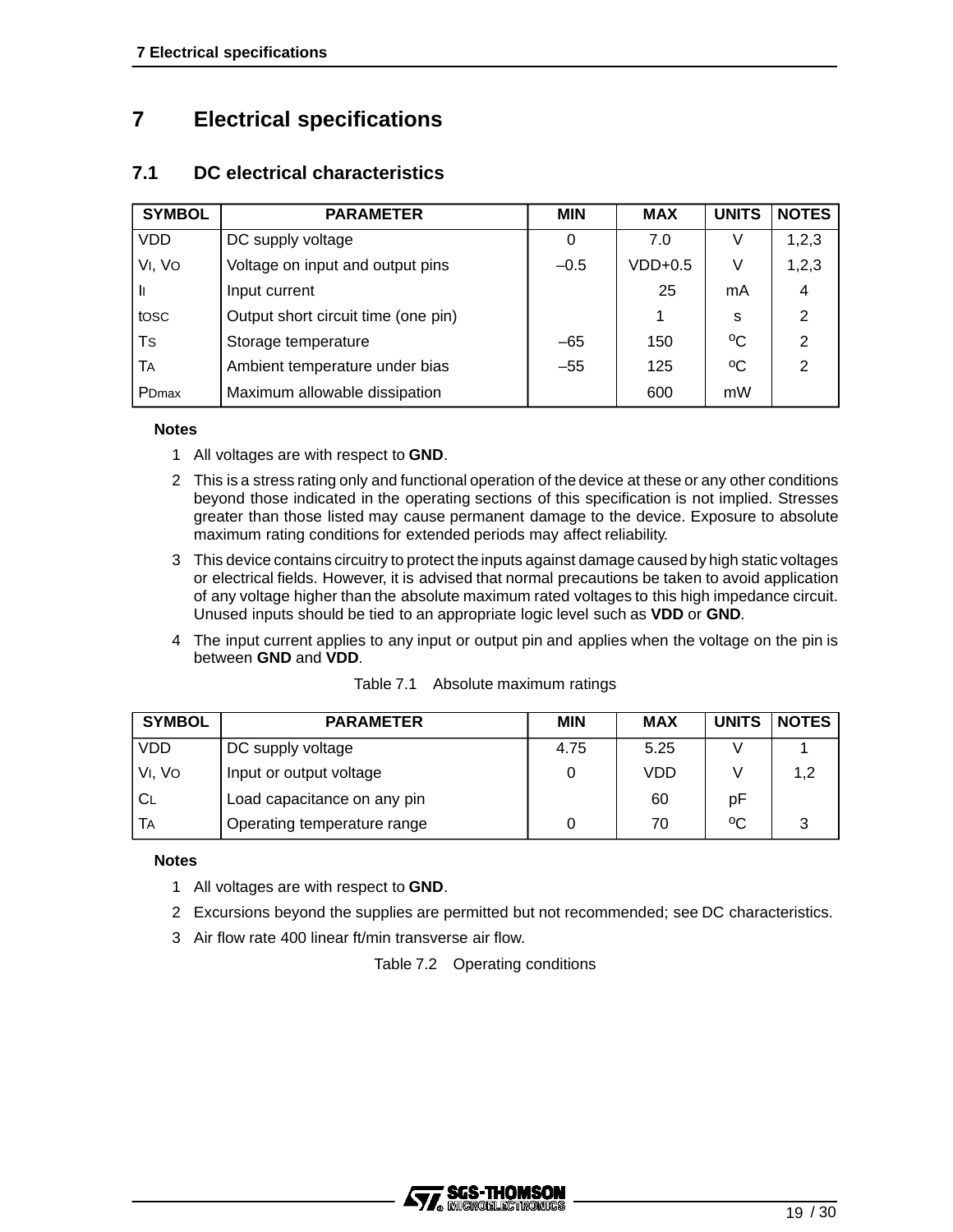| <b>SYMBOL</b>                                                                                                                               | <b>PARAMETER</b>         |                                                                                | <b>MIN</b> | <b>MAX</b> | <b>UNITS</b> | <b>NOTES</b> |
|---------------------------------------------------------------------------------------------------------------------------------------------|--------------------------|--------------------------------------------------------------------------------|------------|------------|--------------|--------------|
| <b>VIH</b>                                                                                                                                  | High level input voltage |                                                                                | $2.0$ §    | $VDD+0.5$  | V            | 1, 2         |
| VIL                                                                                                                                         | Low level input voltage  |                                                                                | $-0.5$     | 0.8        | V            | 1, 2         |
| II.                                                                                                                                         | Input current            | @ GND <vi<vdd< td=""><td></td><td>10</td><td>μA</td><td>1, 2, 3</td></vi<vdd<> |            | 10         | μA           | 1, 2, 3      |
|                                                                                                                                             |                          |                                                                                |            | 200        | μA           | 1, 2, 4      |
| <b>VOH</b>                                                                                                                                  | Output high voltage      | @ IOH=2mA                                                                      | $VDD-1$    |            | $\vee$       | 1, 2         |
| VOL                                                                                                                                         | Output low voltage       | @ IOL=4mA                                                                      |            | 0.4        | V            | 1, 2         |
| loz                                                                                                                                         | Tristate output current  | @ GND <v0<vdd< td=""><td></td><td>10</td><td>μA</td><td>1, 2</td></v0<vdd<>    |            | 10         | μA           | 1, 2         |
| P <sub>D</sub>                                                                                                                              | Power dissipation        |                                                                                |            | 120        | mW           | 2, 5         |
| <b>CIN</b>                                                                                                                                  | Input capacitance        | $@f=1MHz$                                                                      |            | 7          | рF           | 6            |
| Coz                                                                                                                                         | Output capacitance       | $@f=1MHz$                                                                      |            | 10         | рF           | 6            |
| §For RnotW, RS0-1, SeparateIQ over temperature range -40 <ta<25°c (where="" applicable),="" substi-<br="">tute <math>2.2V</math>.</ta<25°c> |                          |                                                                                |            |            |              |              |

#### **Notes**

- 1 All voltages are with respect to **GND**.
- 2 Parameters for IMS C011 measured at 4.75V<VDD<5.25V and 0<sup>o</sup>C<TA<70<sup>o</sup>C.
- 3 For inputs other than those in Note 4.
- 4 For pins 2, 3, 5, 6, 7, 9, 11, 13, 15, 16, 25.
- 5 Power dissipation varies with output loading.
- 6 Guaranteed, but not tested.

Table 7.3 DC characteristics

## **7.2 Equivalent circuits**



Figure 7.1 Load circuit for AC measurements

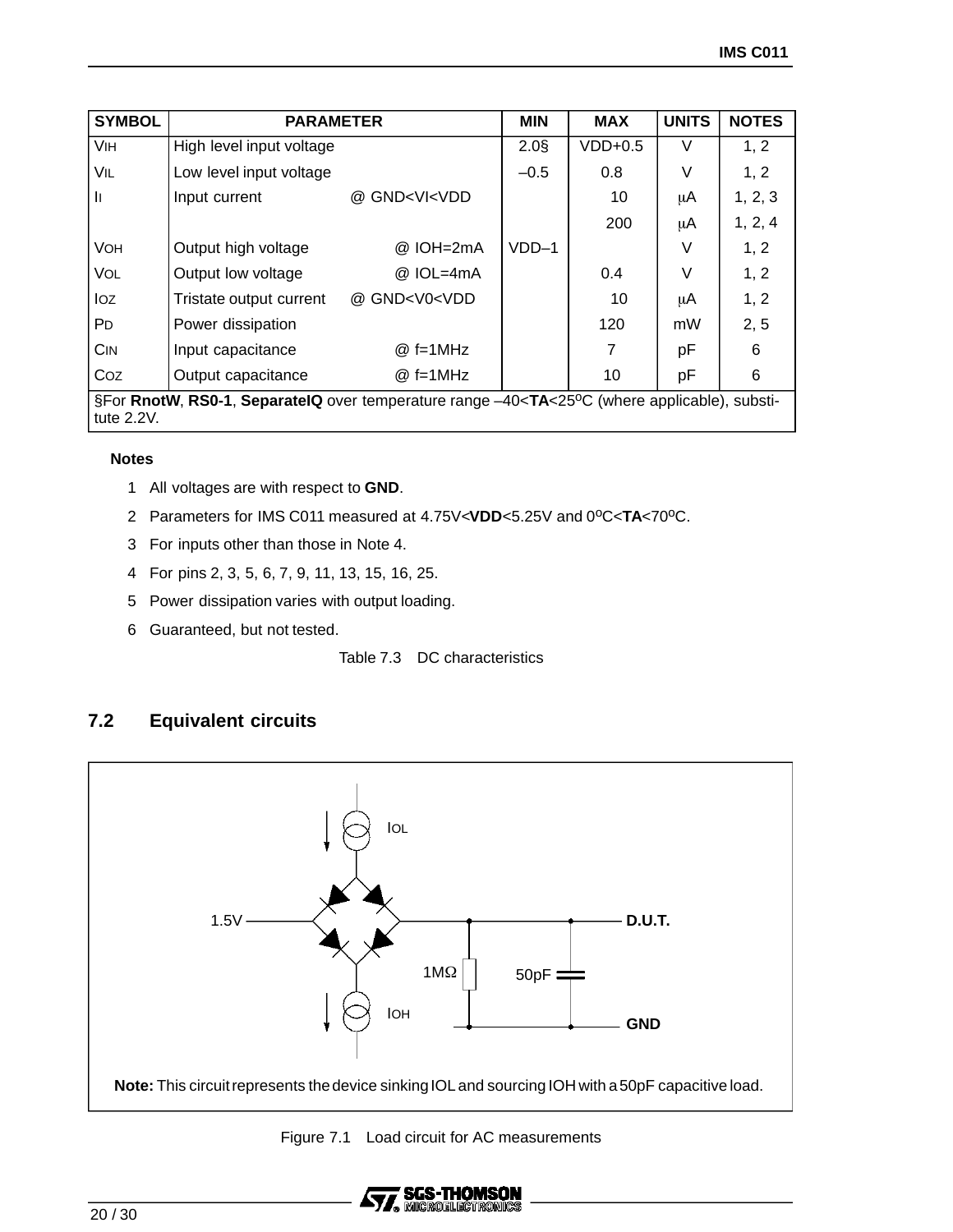

Figure 7.2 AC measurements timing waveforms

## **7.3 AC timing characteristics**

| <b>SYMBOL</b> | <b>PARAMETER</b>     | <b>MIN</b> | <b>MAX</b> | <b>UNITS</b> | NOTES   |
|---------------|----------------------|------------|------------|--------------|---------|
| <b>TDr</b>    | Input rising edges   | 2          | 20         | ns           | 1, 2, 3 |
| <b>TDf</b>    | Input falling edges  | 2          | 20         | ns           | 2, 3    |
| TQr           | Output rising edges  |            | 25         | ns           | 1, 3    |
| TQf           | Output falling edges |            | 15         | ns           | 1, 3    |

#### **Notes**

- 1 Non-link pins; see section on links.
- 2 All inputs except **ClockIn**; see section on **ClockIn**.
- 3 Guaranteed, but not tested.

Table 7.4 Input and output edges

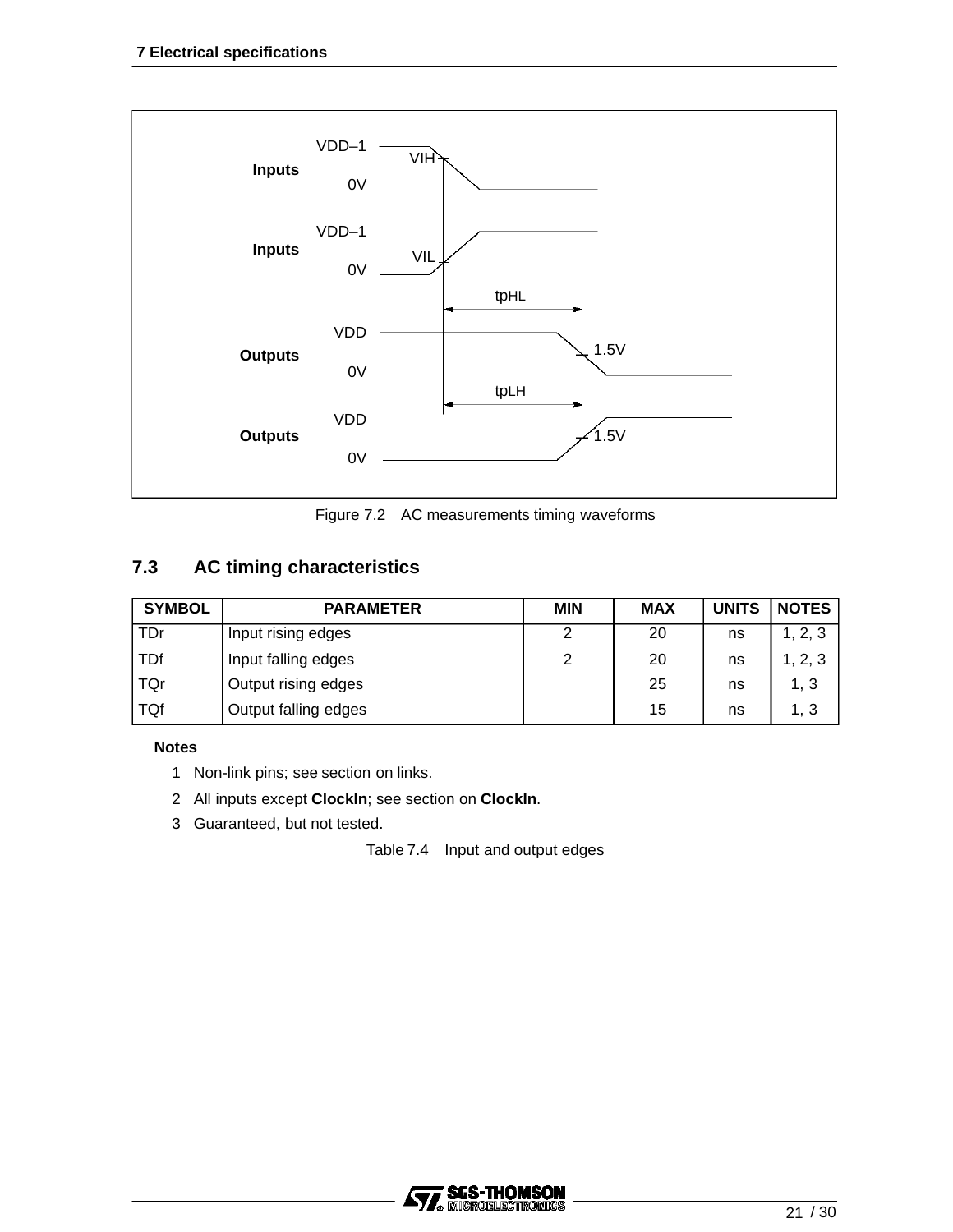

Figure 7.3 IMS C011 input and output edge timing



Figure 7.4 IMS C011 tristate timing relative to **notCS**



Figure 7.5 Typical rise/fall times

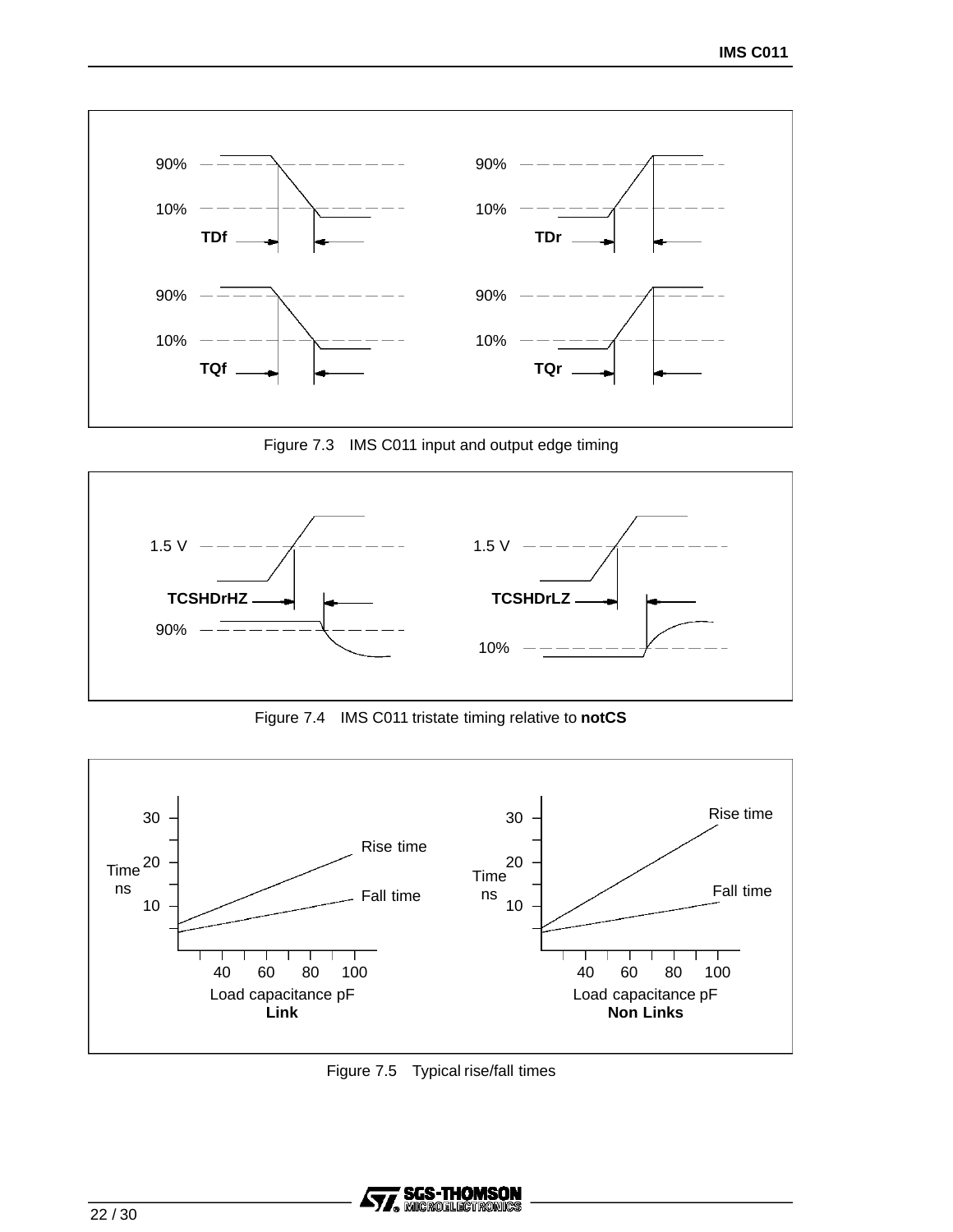## **7.4 Power rating**

Internal power dissipation (P<sub>INT</sub>) of transputer and peripheral chips depends on VDD, as shown in figure 7.6.  $P_{INT}$  is substantially independent of temperature.



Figure 7.6 IMS C011 internal power dissipation vs VDD

Total power dissipation  $(P_D)$  of the chip is

$$
P_D = P_{INT} + P_{IO}
$$

where  $P_{IO}$  is the power dissipation in the input and output pins; this is application dependent.

Internal working temperature  $T_J$  of the chip is

$$
T_J = T_A + \theta_{JA} * P_D
$$

where  $T_A$  is the external ambient temperature in <sup>o</sup>C and  $\theta_{JA}$  is the junction-to-ambient thermal resistance in oC/W.

Information about device thermal management can be found in the following SGS-THOMSON catalogues, available from SGS-THOMSON sales offices and authorized distributors worldwide.

- 1 Thermal Management in Surface Mount Technology, order code: BRTHERMAN/0788
- 2 Reliability in Surface Mount Technology, order code: BRRELSMT/1088

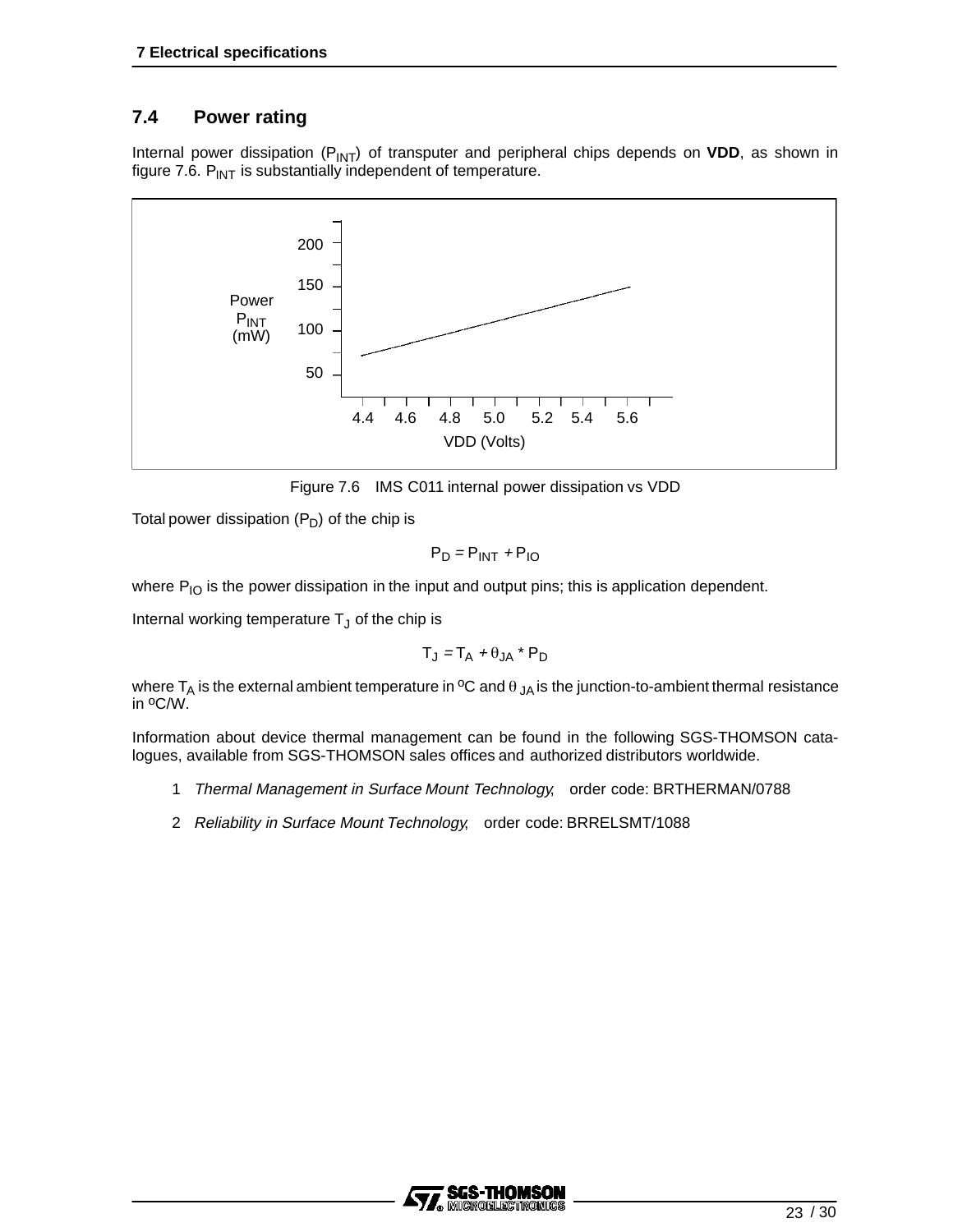## **8 Package details**

### **8.1 Package pinouts**



Figure 8.1 IMS C011 package pinouts

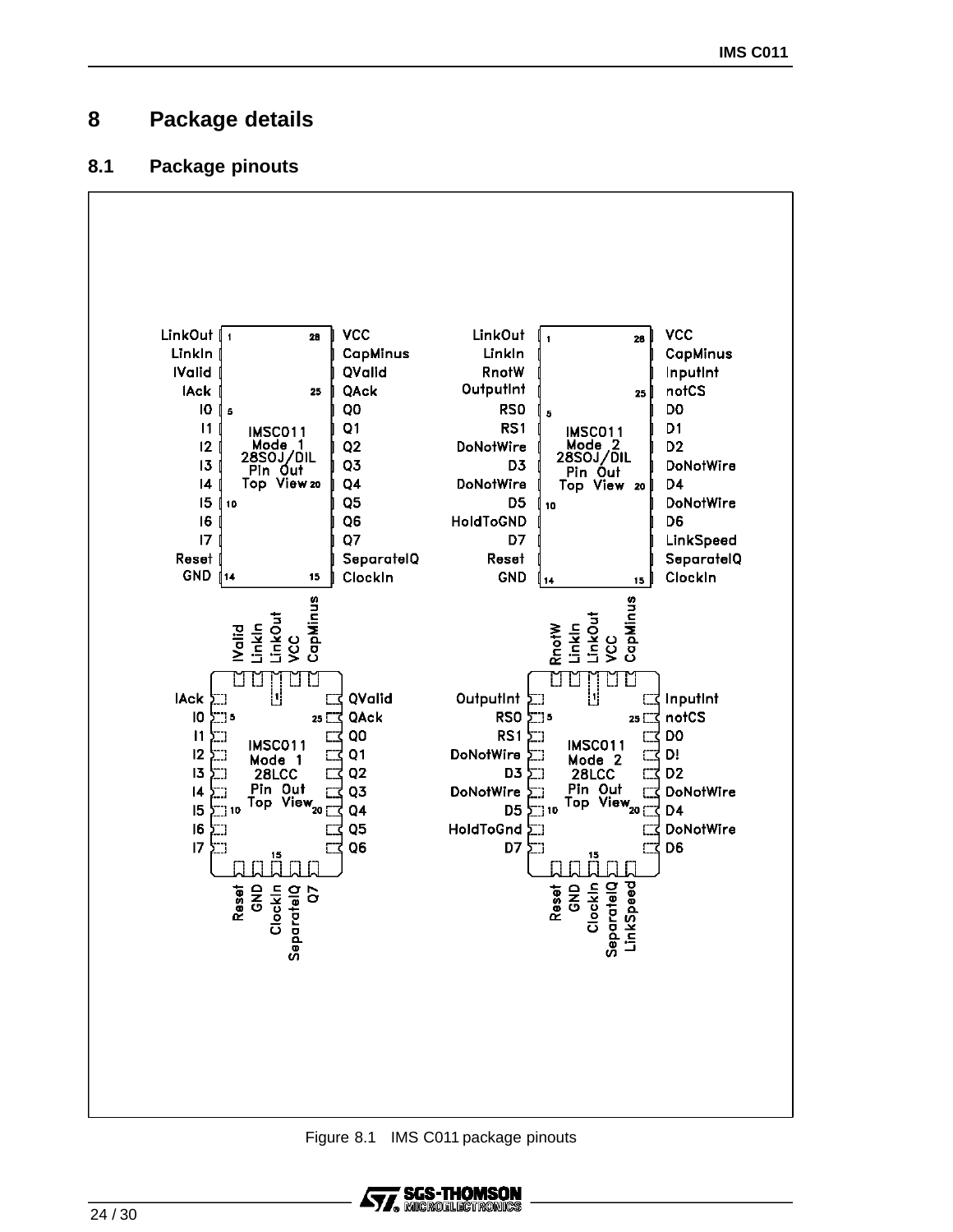## **8.2 28-pin plastic DIL package dimensions**



Figure 8.2 IMSC011 28-pin plastic dual-in-line package dimensions

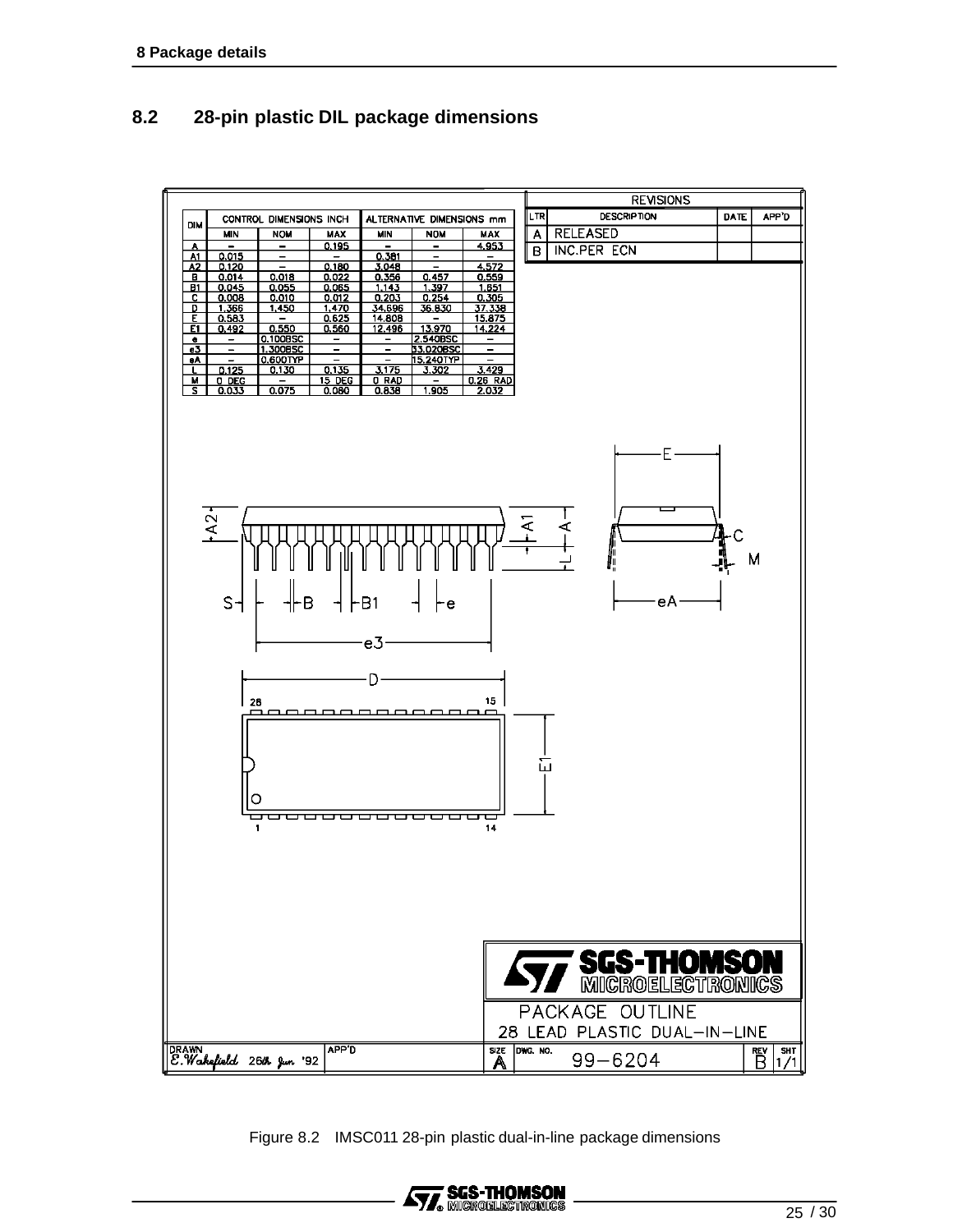## **8.3 28-pin SOJ package dimensions**



Figure 8.3 IMSC011 28-pin SOJ package dimensions

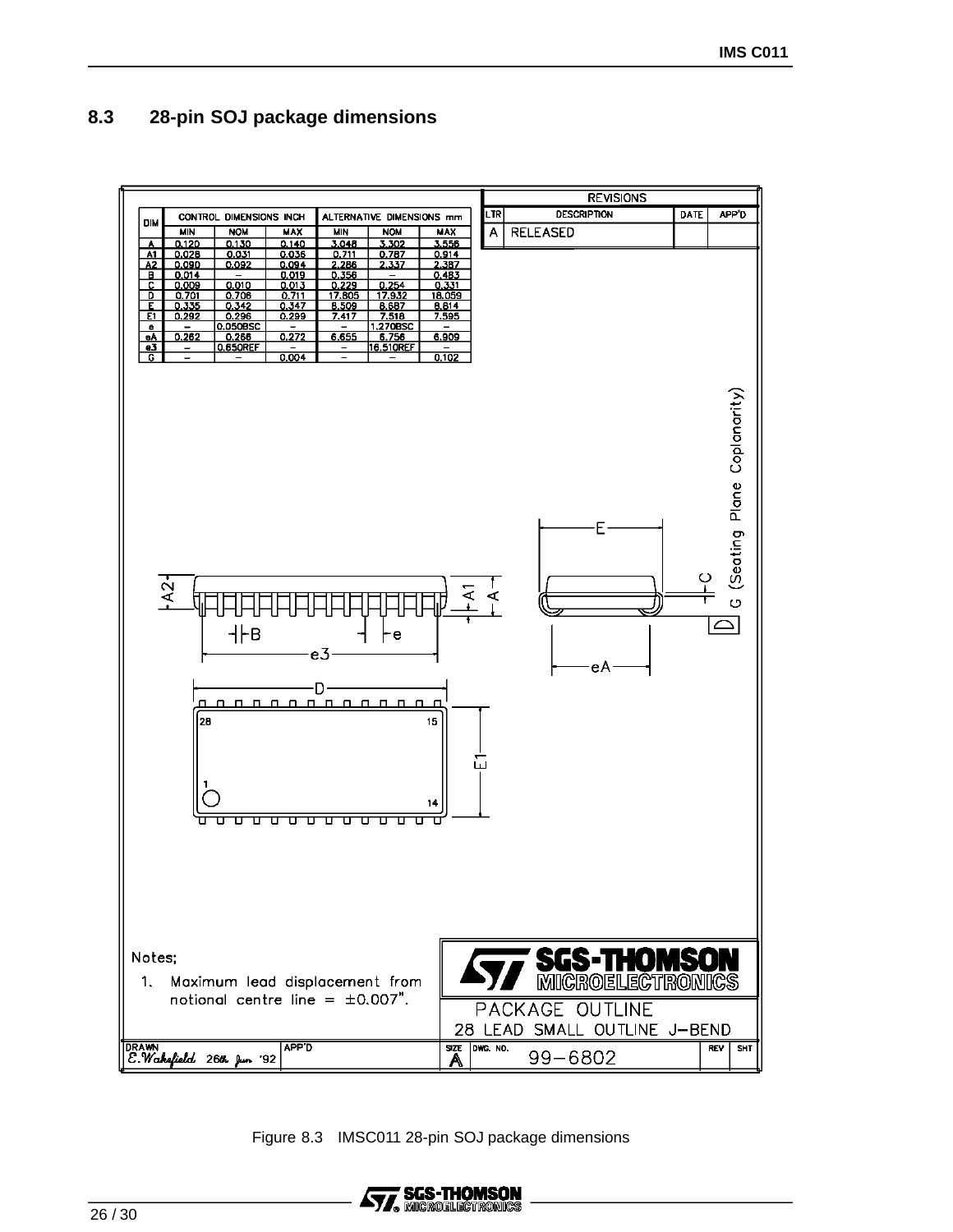## **8.4 28-pin LCCC package dimensions**



Figure 8.4 IMSC011 28-lead chip carrier (LCC) package dimensions

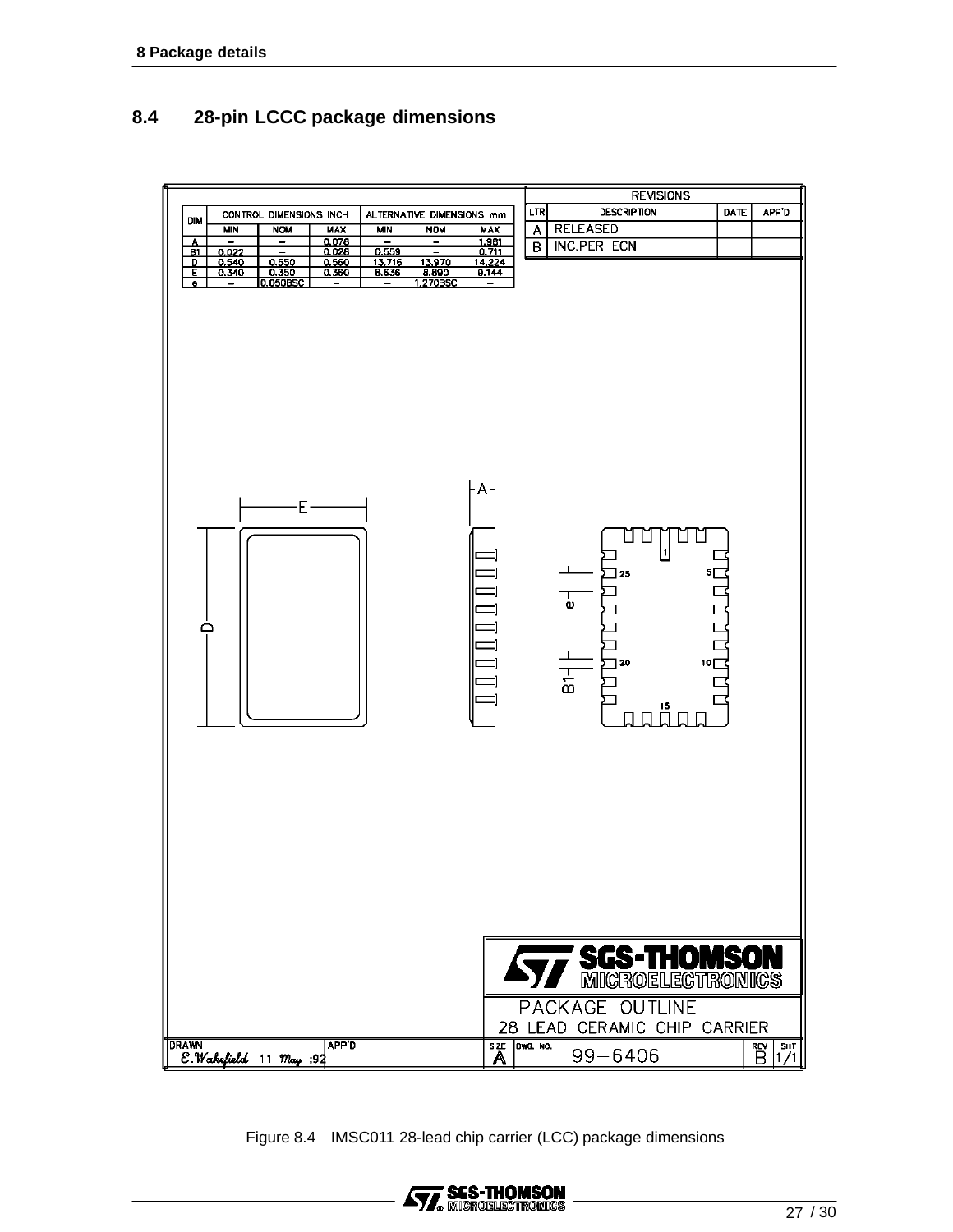## **8.5 Thermal specification**

The IMS C011 is tested to a maximum silicon temperature of 100 $^{\circ}$ C. For operation within the given specifications, the case temperature should not exceed 85°C.

For temperatures above  $85^{\circ}$ C the operation of the device cannot be guaranteed and reliability may be impaired.

For further information on reliability refer to the SGS–THOMSON Microelectronics Quality and Reliability Program.

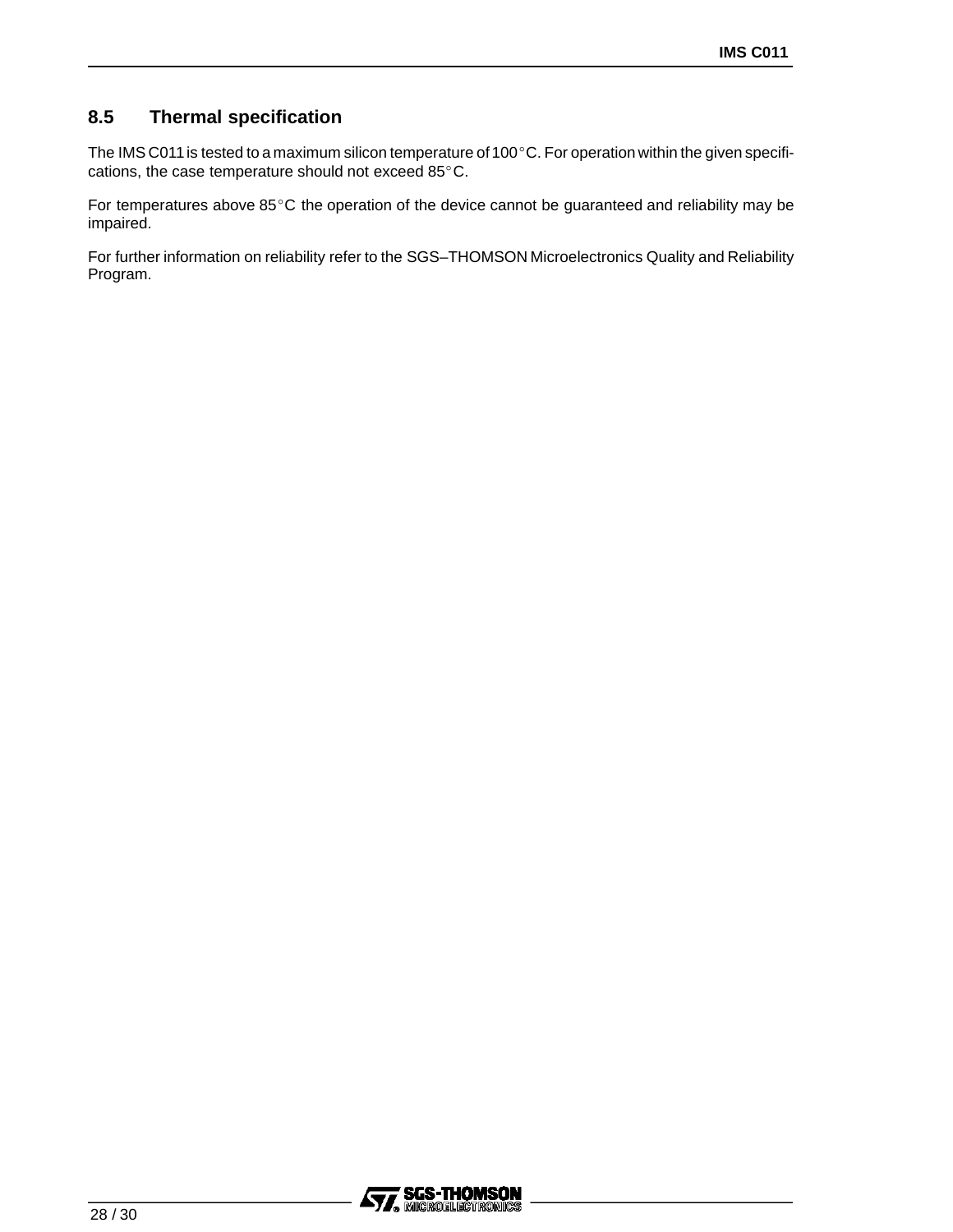## **9 Ordering**

This section indicates the designation of package selections for the IMS C011.Speed of **ClockIn** is 5 MHz for all parts.

For availability contact your local SGS–THOMSON sales office or authorized distributor.

| <b>SGS-THOMSON designation</b> | Package                     |
|--------------------------------|-----------------------------|
| <b>IMS C011-P20S</b>           | 28 pin plastic dual-in-line |
| <b>IMS C011-E20S</b>           | 28 pin SOJ                  |
| <b>IMS C011-W20S</b>           | 28 pin LCCC non-solder dip  |

Table 9.1 IMS C011 ordering details

An extended temperature version is available, see the IMS C011E Datasheet for details.